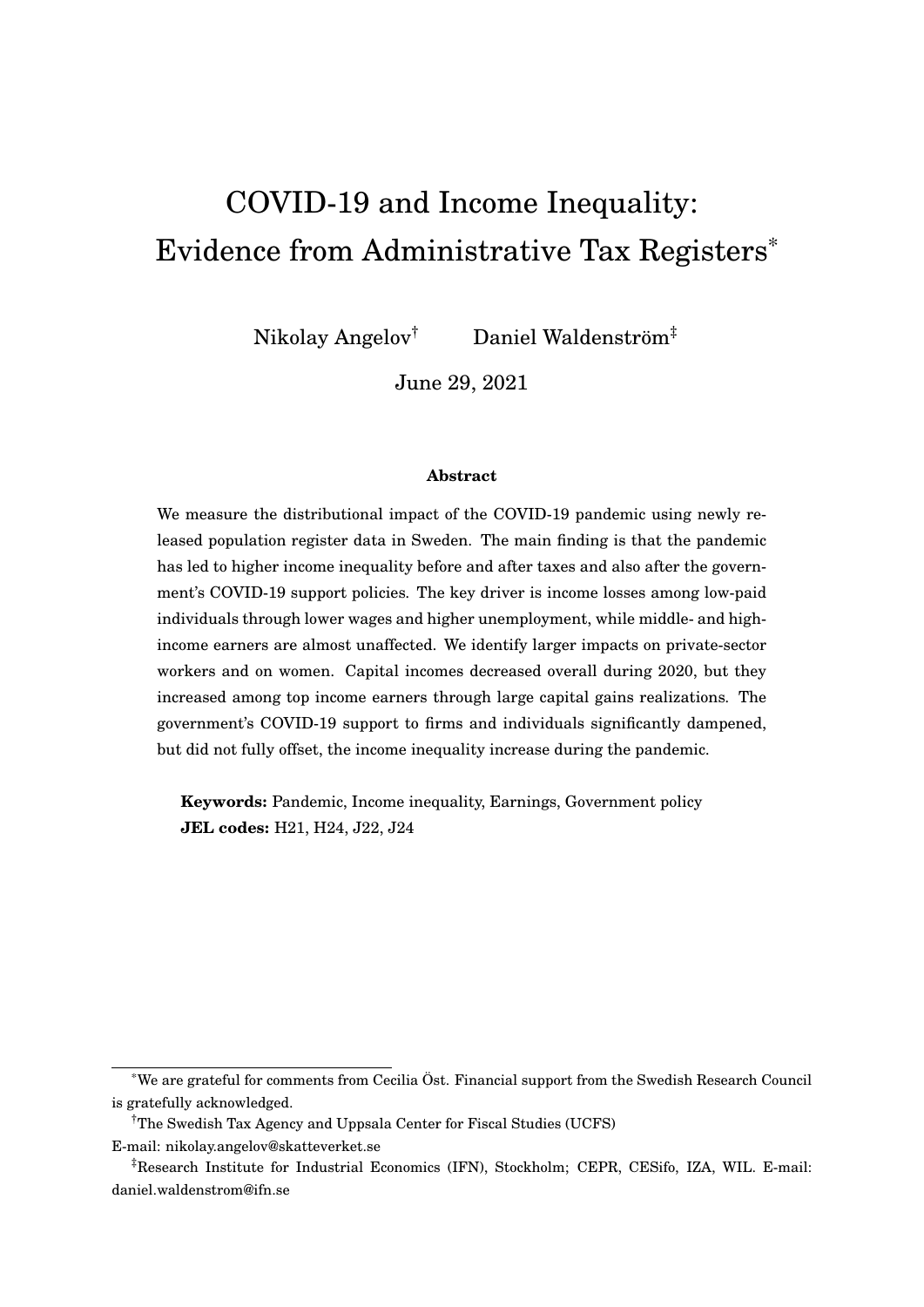## **1 Introduction**

The negative impact of the COVID-19 pandemic on most countries' economies has been widely recognized around the world. However, how these detrimental effects have been distributed among households is still largely unknown. Some early studies have analyzed either simulated datasets or swiftly collected household surveys to shed light on the effects on income inequality. Their findings, though preliminary, suggest that the pandemic has decreased income inequality, primarily because of the massive government transfers without which inequality would probably have increased due to job losses among low-paid workers.<sup>[1](#page-0-0)</sup>

In this study, we exploit administrative tax and income registers at the Swedish Tax Agency to estimate how income inequality in Sweden is affected by the COVID-19 pandemic. We use a new monthly payroll register, created in January 2019, that covers monthly wages and salaries to all working individuals. Since this register is updated continuously, it offers a virtual real-time source of measuring the evolution of earnings and earnings inequality (our latest observation is March 2021). In addition, we employ the full-population tax-return register, which shows annual incomes filed in May-June after the income year. While it offers less precision with respect to analyzing the pandemic since it broke out a few months into 2020, this register comprises the entire population and all the incomes from labor, self-employment, and capital, and also these incomes both before and after all taxes and taxable transfers.

Our identification strategy for assessing the impact of the COVID-19 pandemic rests on two complementary approaches. In a descriptive before-after analysis, incomes and inequality levels are compared across the same calendar months before and after the outbreak of the pandemic in early 2020. The other approach estimates the pandemic effect in difference-in-differences regressions using both within-year and across-year data variation. Unconditional quantile regressions [\(Firpo et al. 2008\)](#page-31-0) are used to measure the effect across different segments of the earnings distribution. Both regression specifications include analyses of the role of background variables such as employment in private or public sectors, age, and gender.

The paper's final analysis is an evaluation of the distributional impact of the government's COVID-19 policies during 2020. We access administrative registers over the two largest government support programs, Short-Time Work Allowance ("korttidsstöd") and Reorientation Support ("omställningsstöd"), which report firm- and individual-level support take-up. To assess the distributional impact of the support, we subtract the support payments from the earnings of employees and then recalculate the inequality outcomes. While this exercise is static and cannot capture all behavioral responses, it

<sup>1</sup>See, for example, [Blundell et al.](#page-31-1) [\(2020\)](#page-31-1), [O'Donoghue et al.](#page-31-2) [\(2020\)](#page-31-2), [Almeida et al.](#page-31-3) [\(2021\)](#page-31-3), [Clark et al.](#page-31-4) [\(2021\)](#page-31-4), and [Stantcheva](#page-31-5) [\(2021\)](#page-31-5).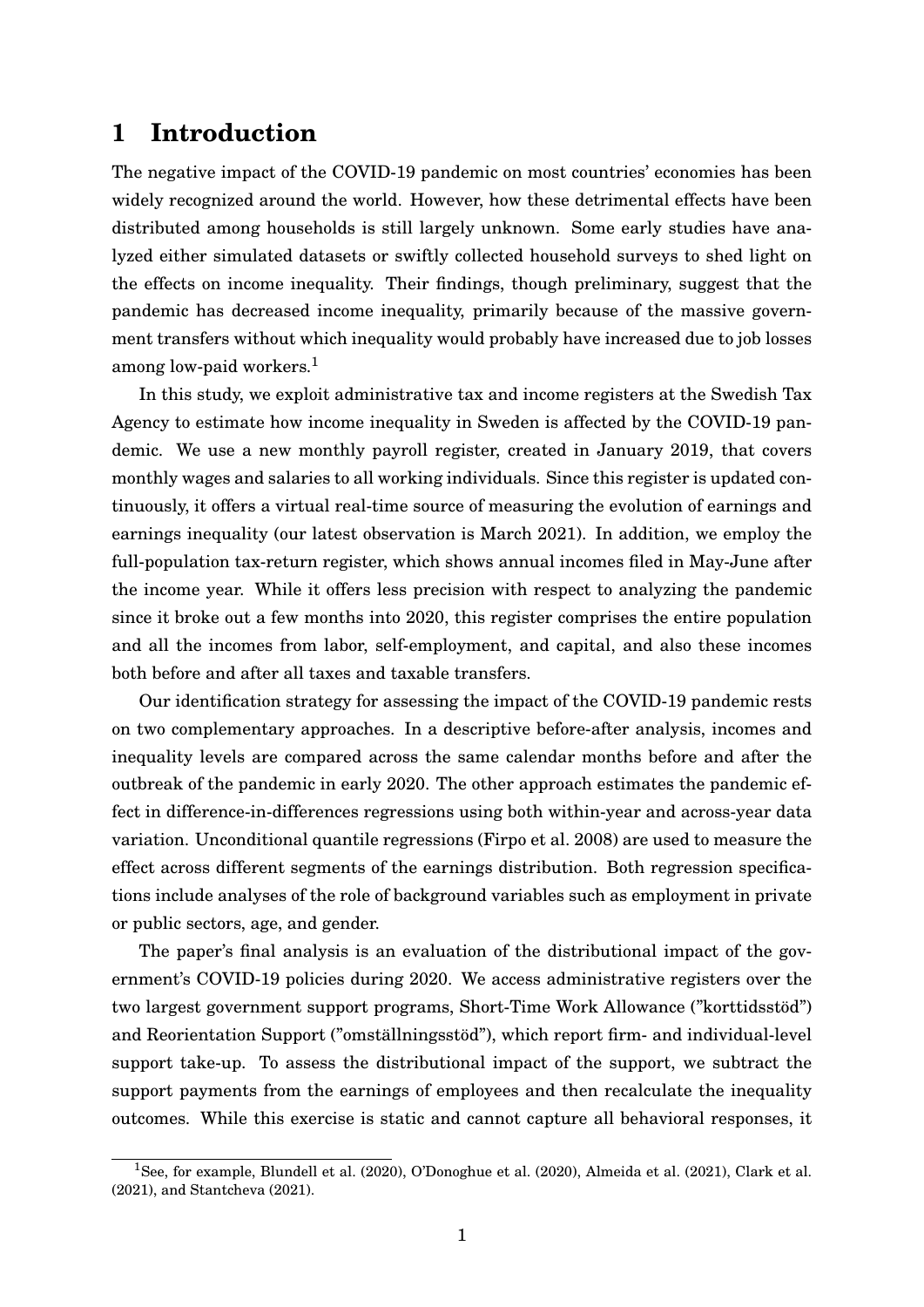spans a relatively short time period (at most nine months during March-December 2020) which should limit general equilibrium effects.

Few socioeconomic variables are available in the tax registers. We observe data on age, gender, region and employer characteristics (sector, geographic location), but not household links, education or country of birth. We observe incomes from labor, selfemployment and capital, including taxable transfers in the form of unemployment and sickness insurance and all taxes paid, but we have no information about untaxed transfers such as child or housing allowances or social assistance to the poorest. This means that our inequality measures will not be based on disposable income or adjustments for household size as standard inequality measures. Using individuals instead of equivalized households will unambiguously increase the level of inequality, but whether also inequality trends are affected is less clear.[2](#page-0-0)

Our main finding is that income inequality has increased during the COVID-19 pandemic in Sweden. The increase is moderate when looking at monthly pre-tax earnings, at roughly 2.5 percent of the Gini-coefficient. When we instead account for market income inequality effects, that is, using yearly data which includes capital income and income from own businesses (sole proprietorships), we find a larger effect: the Gini-coefficient increased with 4.6% and 3.9% pre- and post-tax, respectively.

A recurrent result, irrespective of data source or outcome variable, is that the increased income disparities during the pandemic are mainly driven by considerable income decreases in the lower tail of the distribution and not by rising top earnings or capital incomes. Depending on the data source, the exposed low-income group consists either of low-income individuals or those who might be far from the labor market altogether. Using monthly earnings data, we see both a decrease in average earnings among low-paid, part-time workers (conditional on having positive earnings during our observation window) and an increase in the likelihood, especially among young adults, of having zero earnings (which is the closest to a measure of unemployment we can get with our data). By contrast, middle- and high-income earners did not experience almost any earnings change during the pandemic. When zooming in on the circa 500 individuals in the top 0.01 percentile of the earnings distribution, we find little evidence of an economic downturn and even a marked increase in variable remuneration and bonus payments in March 2021, being 50 percent above the levels in March 2019 and 2020. Looking at the yearly data, we see that the bottom quartile group in 2020 does not only consist of young workers but also self-employed aged 50-64 reporting substantial losses during the pandemic.

The policy analysis shows that the government's COVID-19 policies, which in structure resembled the income support seen in most Western countries, significantly affected

<sup>&</sup>lt;sup>2</sup>There is a surprisingly scant literature on the role of income units for estimated inequality trends, but [Gottschalk and Smeeding 2000](#page-31-6) refer to evidence suggesting relatively small effects.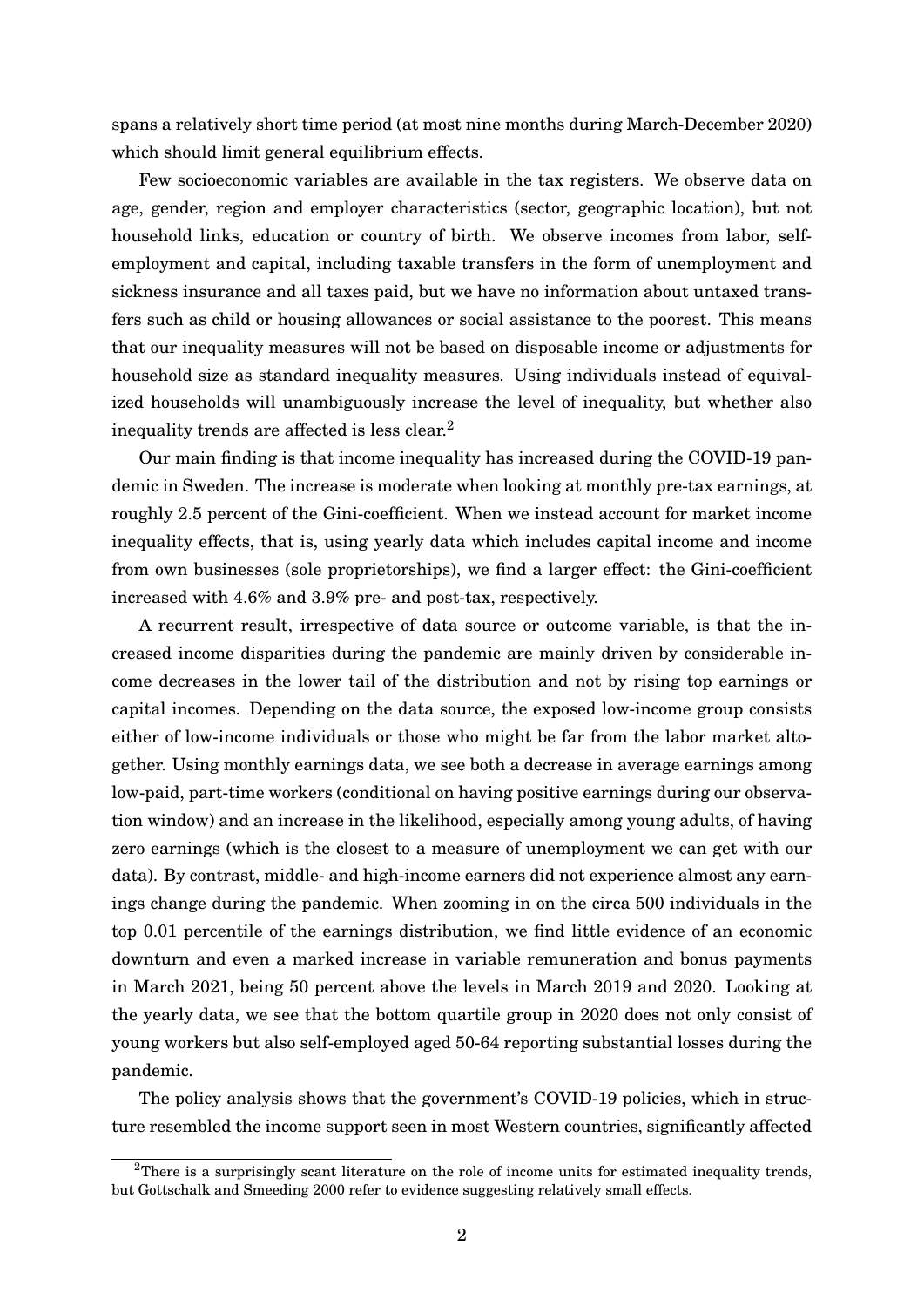income inequality. Two different counterfactual scenarios are estimated, one projecting the crisis as sustained employment but fewer hours worked and the other as sustained full-time jobs but higher unemployment. The first of these scenarios is close to a German, "Hartz IV", labor-market model of tackling crises whereas the second corresponds to the traditional adjustment mechanism in the Swedish labor market. Using register data on actual support take-up of individuals and firms, we show that the Gini-coefficient in earnings would have increased between four and six percent (around one Gini-point) without the government support, that is, two-three times more than what actually happened.[3](#page-0-0) Why post-support inequality increased in Sweden and decreased in other Western economies [\(O'Donoghue et al. 2020,](#page-31-2) [Almeida et al. 2021](#page-31-3) and [Clark et al. 2021\)](#page-31-4) is still unclear.

In addition to these main findings, our analysis of the new monthly earnings data reveals some startling new facts about the generation of income in a modern economy and its contribution to overall income inequality. For example, among workers as a whole, average earnings spikes in two months of the year: June and December. The June spike is driven by middle-income earners and reflects the payout of holiday reimbursement accrued over the year. The December spike is driven by high-income self-employed individuals who fine-tune their December wage income to maximize low-tax dividend payouts in the subsequent year. While the June spike is not seen in the Gini coefficient, the December spike has a clear, increasing effect. Another example is the recurrent March spike in the Gini coefficient, which is not visible in overall average earnings but confined to earnings in the absolute top of distribution as it reflects the executive reimbursements of last year's variable pay.[4](#page-0-0)

There is a rapidly growing research literature on the distributional impact of the COVID-19 pandemic and the government support policies to which our paper connects.<sup>[5](#page-0-0)</sup> For example, [Almeida et al.](#page-31-3) [\(2021\)](#page-31-3) use the EUROMOD microsimulation model to study EU countries and find, interestingly, quite diverse impacts of both the pandemic shock itself and of the policy responses on the inequality of household disposable incomes. The pandemic increased inequality in nine countries, lowered it in seven countries, and had no significant impact in ten countries. The policies had a mostly muting effect on inequality, but the sign of this muting also varies across countries. [O'Donoghue et al.](#page-31-2) [\(2020\)](#page-31-2) also apply microsimulation methods onto European data and find that the pandemic has substantially increased income inequality but that redistribution (not necessarily only COVID-19-specific) effectively reversed the outcome to land at a decreased inequality.

 ${}^{3}$ It should be noticed that we only consider the explicit COVID-19 policy packages and not the many other social insurance policies embedded in the Swedish economy, which include both non-taxable benefits and in-kind transfers coming through subsidized public welfare services.

<sup>&</sup>lt;sup>4</sup>The corporate board meetings in February decide on the annual income report and on variable reimbursements to CEO and other executives, which typically is paid out the month after.

<sup>&</sup>lt;sup>5</sup>See [Stantcheva](#page-31-5) [\(2021\)](#page-31-5) for a recent summary and discussion.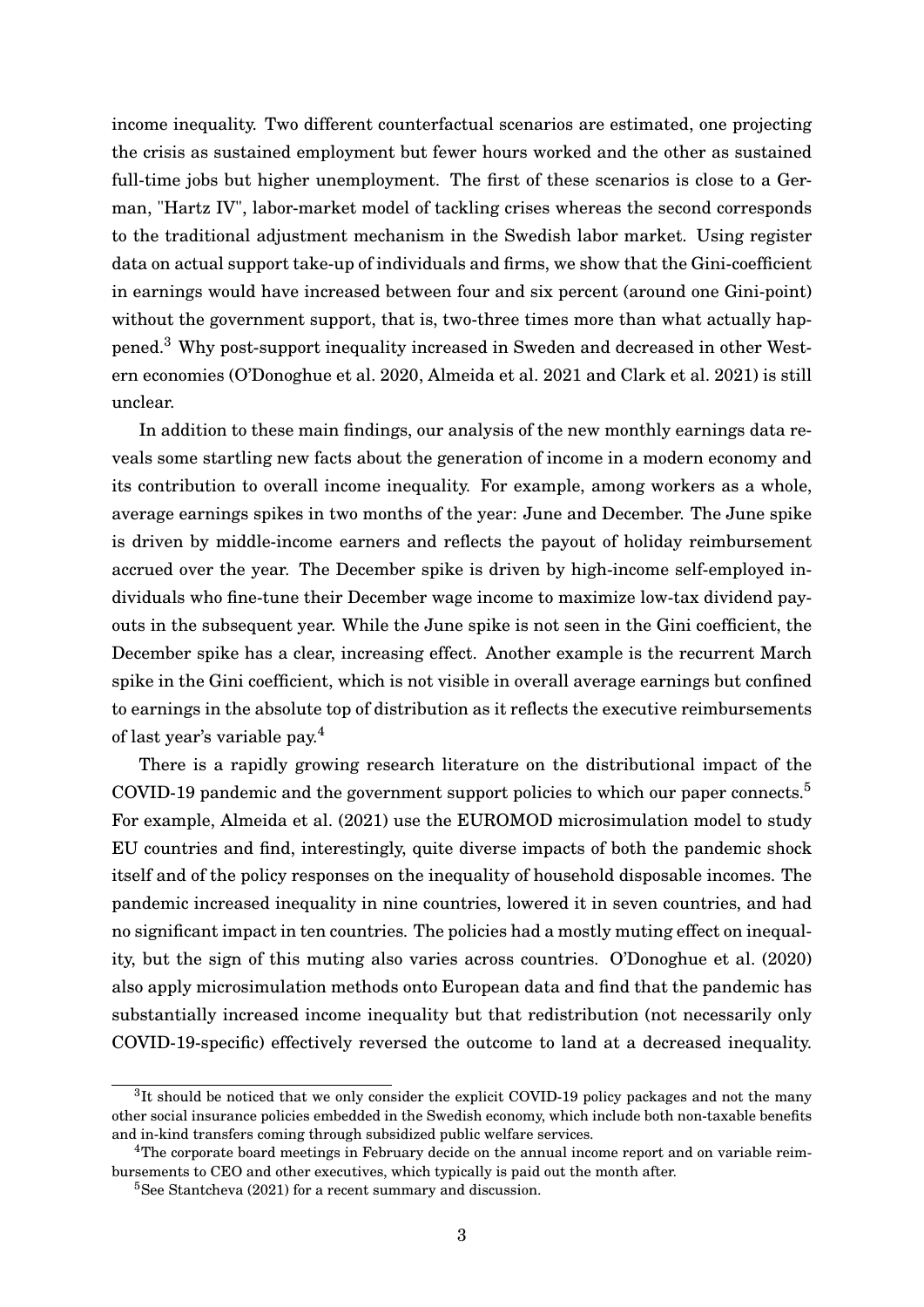[Clark et al.](#page-31-4) [\(2021\)](#page-31-4) use newly assembled cross-country survey data and find overall quite small effects on disposable income inequality, with an initial increase followed by a larger decrease. Interestingly, one of their surveyed countries is Sweden, for which they find a clear decrease in inequality during 2020.

In the remainder of the paper, we first present the data used in section [2](#page-4-0) and then continue with analyzing the effects of the pandemic on monthly earnings inequality in section [3.](#page-5-0) Section [4](#page-10-0) presents the policy evaluation and section [5](#page-15-0) examines some key driving factors behind the results. Section [6](#page-23-0) analyzes the impact on annual market income inequality, and section [7](#page-30-0) concludes.

## <span id="page-4-0"></span>**2 Data**

We use data from two population-wide registers held by the Swedish Tax Agency (Skatteverket): the monthly payroll tax register and the annual personal tax return register. The monthly payroll tax register is our main data source. It was launched in January 2019 and consists of monthly pre-tax wages and salaries of all employed individuals in the country regardless of size of earnings or length of employment contract. Before 2019, this register was annual but otherwise similar in the kind of variables (pre-tax earnings, preliminary income tax payments etc.). Since we access data directly from the Swedish Tax Agency, we can analyze the reported earnings almost exactly when they are submitted to the authorities. This immediacy in data access implies that we observe outcomes almost in real time, which by itself appears to be a unique contribution to the literature. The population covered in these monthly earnings data are all individuals with nonzero earnings during at least one month during our observation period (January 2019 to March 2021). There is a considerable amount of individuals with zero earnings and who are therefore not employed. We do not have any additional information on these individuals other than the fact that they had zero earnings during a particular month. In lack of a better measure, we use zero earnings during a particular period as a measure of unemployment, fully aware that this definition poorly corresponds with the standard definition of unemployment, especially in a welfare-state as Sweden.

The annual tax return register is used mainly for reference as it also contains capital income and all income taxes paid.<sup>[6](#page-0-0)</sup> Its problem for our purposes is that the full-year income statement blurs the pandemic impact since 2020 contains both pre-pandemic and pandemic months. The final deadline for handing in tax returns for income year 2020 was as late as May 3, 2021, and because of delayed submissions we do not observe all tax returns. However, we collect data after the main extra deadline (June 1) and make simi-

<sup>&</sup>lt;sup>6</sup>The monthly payroll register only reports preliminary taxes paid and thus disregards the substantial earned income tax credit which is subtracted retroactively in next year's tax return.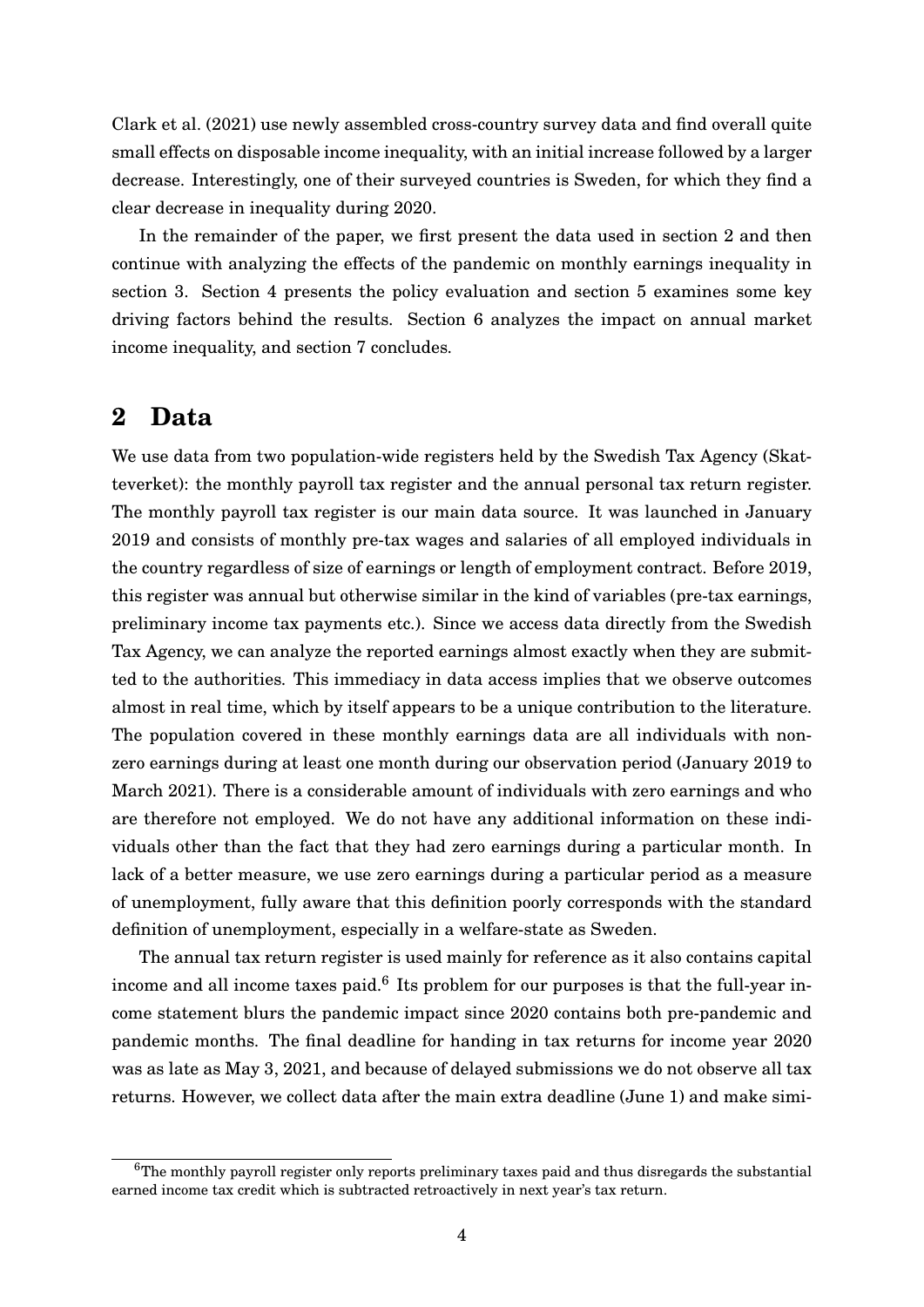lar restrictions in data collection for earlier years to make data comparable.<sup>[7](#page-0-0)</sup> Tables [A1](#page-32-0) and [A2](#page-32-1) in Appendix A provide a short description of the monthly payroll tax register and the annual tax return register, respectively. Among others figures, percentile thresholds used throughout the paper are presented there.

A general caveat with these tax register databases is that they contain limited infor-mation about household composition and socioeconomic characteristics.<sup>[8](#page-0-0)</sup> The analyses are therefore mainly conducted on adult taxpayers, which means salaried individuals 18-64 years old in the monthly payroll register and adult individuals 18 years old and above in the annual tax return register.

Data on government COVID-19 support policies are accessed at firm- and individual levels for the two largest policies. The largest package is the Short-Term Wage Allowance (STWA, or "korttidsstöd" in Swedish ), which is an indvidualized wage support, paid to firms but also recorded for the final individual recipients. Data on the STWA is collected by the responsible agency, Swedish Agency for Economic and Regional Growth (Tillväxtverket), and also available at the Swedish Tax Agency. The second-largest support package, the Reorientation Support (RS, "omställningsstöd"), is directed to mainly small- and medium-sized firms and is paid out roughly in proportion to their reported turnover loss during the pandemic. We only observe payments to firms in the register set up by the responsible authority, the Swedish Tax Agency, but since we also know the individuals working in these firms, we can allocate the support to them after making certain assumptions about capital and labor shares of income (see further section [4\)](#page-10-0).

## <span id="page-5-0"></span>**3 Earnings inequality during the pandemic**

This section analyzes earnings inequality trends in Sweden during the COVID-19 pandemic in 2020 and early 2021. We first study monthly pre-tax earnings between 2019 and March 2021, and follow their levels, dispersion and some important channels through which these outcomes are realized. We then analyze annual incomes in 2020 to examine

<sup>&</sup>lt;sup>7</sup>Officially, the final date for filing the personal tax returns was May 3, 2021, but under special circumstances, some taxpayers are allowed to file their tax returns later. The data in this section covers tax returns retrieved from the tax register on June 3, 2021. The latest filing date in the data is June 2, 2021, and according to our assessment based on previous tax years, about 400,000-450,000 more individuals should be expected to file their taxes during the coming months. To make the data for 2020 comparable to previous years, we have applied the same data restriction for 2018 and 2019. In other words, we have removed observations for individuals who filed their taxes after June 2. As the selection of those who file their taxes late may have changed as a consequence of the pandemic, we ran a robustness analysis covering all the relevant results the paper. In the robustness check, we used a balanced panel, or in other words, we only used observations for individuals who had filed their personal taxes each year, and in addition, had filed them before June 3 each year. The results from this balanced panel are qualitatively very similar to the results presented in the paper, meaning that the main changes we observe in 2020 are not driven by selection. The results for the balanced panel are available upon request from the authors.

<sup>&</sup>lt;sup>8</sup>For legal reasons, the Swedish Tax Agency is not free to combine their tax registers with registers from other public authorities covering, for example, household characteristics, transfers received, or educational attainment.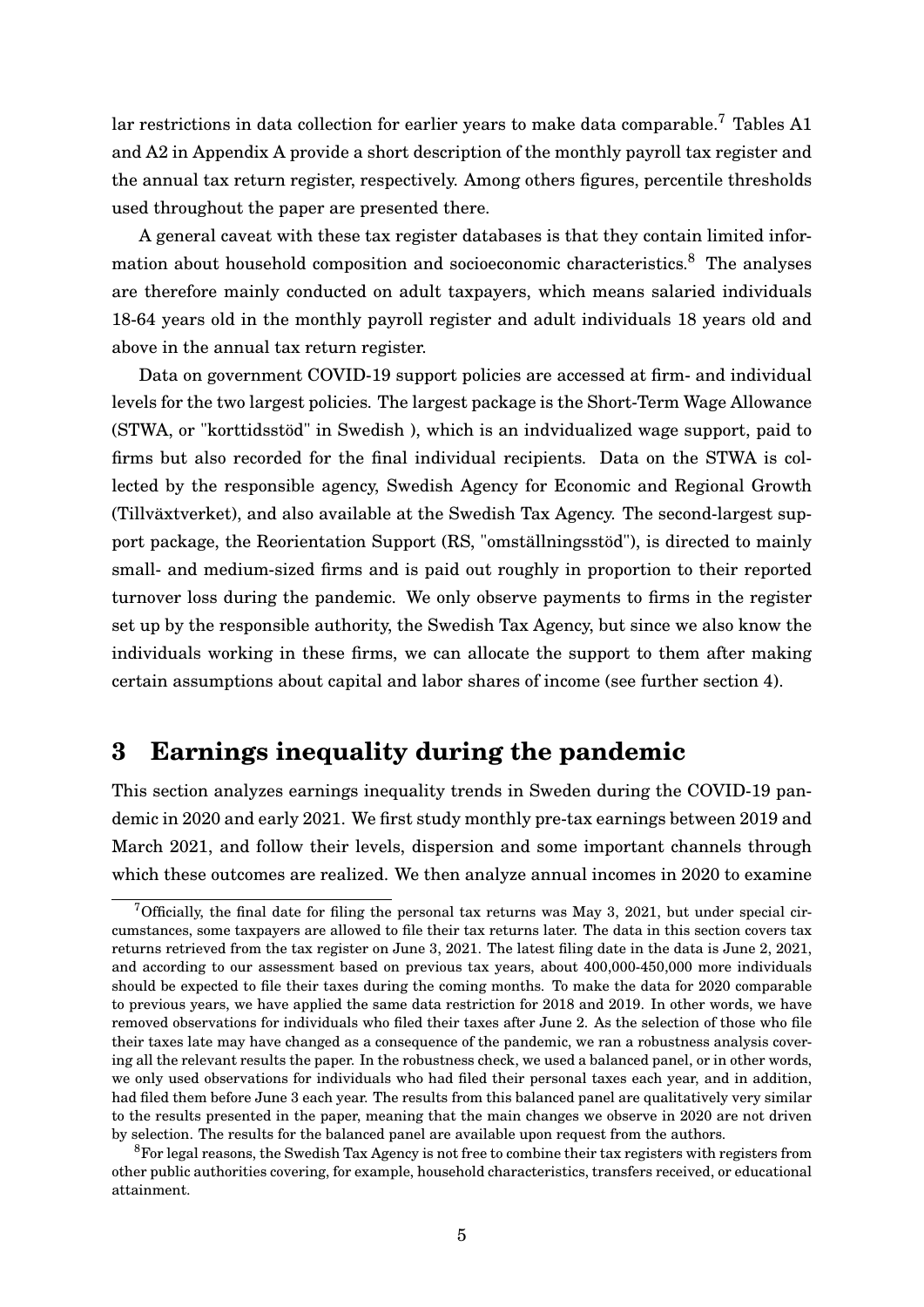the role of capital income and taxes for inequality during the first year of the pandemic.

#### **3.1 The level of earnings**

Figure [1](#page-6-0) displays the evolution of average monthly pre-tax wages and salaries among all working individuals in Sweden from January 2019 to March 2021. Comparing the earnings development between January-February 2019 with the same months during 2020, that is, the pre-pandemic period in both years, with March-December in pre-pandemic 2019 and pandemic 2020, shows that average total earnings in the working population was clearly affected by the COVID-19 pandemic. While earnings between January-February 2019 and 2020 increased by 3.5 percent, they were virtually unchanged in level between the latter parts of the two years, indicating an overall decrease by 3.5 percent. However, looking at January-March 2021, earnings are 2.5–3.5 percent higher than in the same months a year before, which suggests a rebound of the Swedish labor market. The figure also shows interesting monthly variation patterns in the aggregate earnings which are new to the literature due to these new monthly administrative earnings data. Two large monthly spikes stand out, one in June and one in December. In order to explain them, we need to look closer at the earnings patterns in different parts of the earnings distribution.

<span id="page-6-0"></span>Figure [2](#page-8-0) presents average earnings trends in earnings quantile groups of the working population: bottom quartile (P0-25), second quartile (P25-50), third quartile (P50-75),



Figure 1: Average earnings, monthly among all income earners

*Note*: The figure shows the average monthly pre-tax earnings in the working population 18-64 years old.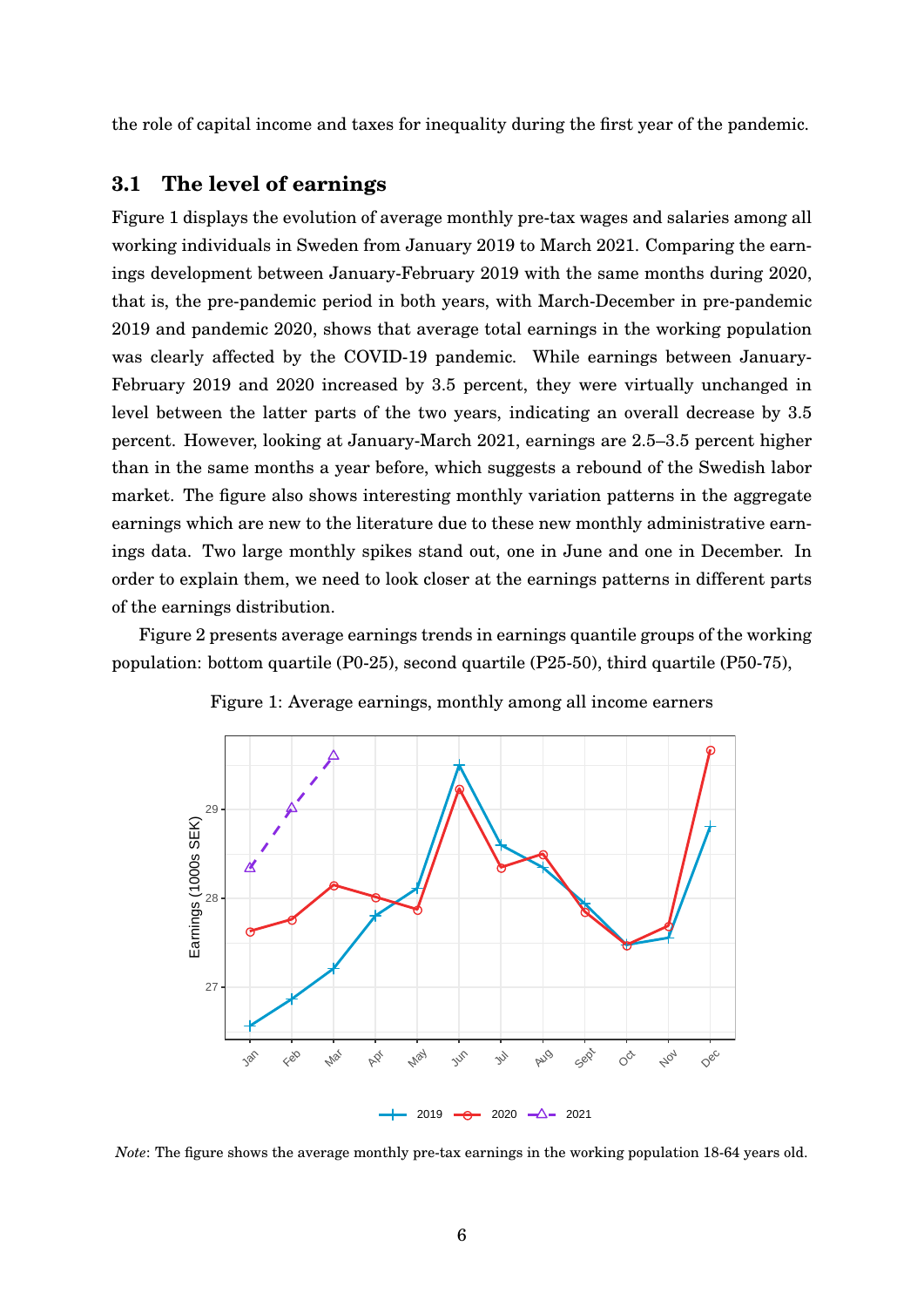fourth quartile less the top decile (P75-90), the top decile less the top percentile (P90- 99), and the top percentile (P99-100). The figure shows that there are stark differences between these groups in terms of earnings levels, variation and also the effect of the COVID-19 pandemic.

The bottom quartile consists of workers with either zero or close-to-zero earnings and their average monthly earnings is therefore quite low, 2,000–7,000 SEK (circa 200– 700 EUR). This group has an earnings spike in August, which most likely reflects a seasonal employment effect. Comparing pandemic and pre-pandemic periods shows a drop in earnings by around 10-15 percent during 2020 and a much higher drop in early 2021. The second, third and fourth quartiles (less the top decile), that is mainly fulltime workers between the 25th and 90th earnings percentiles, follow a quite similar pattern during the studied period. These groups exhibit the earnings spikes in June and December as we saw in the overall aggregate earnings above. The spike in June reflects an extra holiday reimbursement to employees paid out when going on summer vacation. The spike in December 2020 in the second and third quartiles is largely due to a onetime pay to broad employee groups in 2020 as part of a new collective wage agreement between employers and trade unions.<sup>[9](#page-0-0)</sup> In the fourth quartile this spike additionally reflects a supplementary wage payment made by owners of closely held corporations to themselves in order to maximize the amount of low-tax dividend payouts that they can make in the following year.<sup>[10](#page-0-0)</sup> The pandemic impact on all of these groups is also similar in that the pre-pandemic increase is not observed during the rest of 2020, but there is a notable increase in 2021.

The top decile differs from the rest of the population, and this is especially true for the top percentile. The bottom nine-tenths (P90-99) exhibit earnings spikes in June (smaller) and December (larger), which confirms the established notion that this groups consists of a larger share of self-employed individuals than the lower groups. The top percentile is quite different, not only in the level of earnings but also with a notable earnings spike in March. This spike reflects the extra payments to corporate executives referring to variable remuneration (bonuses and other gratifications).<sup>[11](#page-0-0)</sup> As for the experiences of the pandemic shock, it is difficult to draw firm conclusions from simple inspection, but it

 $9$ The one-time pay supplement to workers in the public-sector services union (Kommunal), the one-time payment in 2020 was 5,500 SEK (https://www.kommunal.se/fragor-och-svar-om-kollektivavtalet-dig-somarbetar-inom-kommuner-eller-regioner)

 $10$ In the Swedish dual income tax system, labor and capital income is taxed according to separate tax schedules. Owners of closely held corporations with few owners (fåmansbolag) are allowed to a specifically low tax rate if they can show that they have payed out wages in the year before. This rule is well-known and accountancy firms help owners to calculate their December wage payment so that it comes as close as possible to maximizing the amount of low-tax dividend payouts the next year would the company decide to make such payouts.(https://blogg.pwc.se/taxmatters/loneuttag-2020-famansforetag).

 $11$ The timing is explained by the fact that most companies have their annual meetings in March, and the board therefore finalizes the annual report and decides on variable pay to executives in February that is generally paid out the following month. There is some degree of variation, which explains that also April exhibits higher earnings in the top quantile group.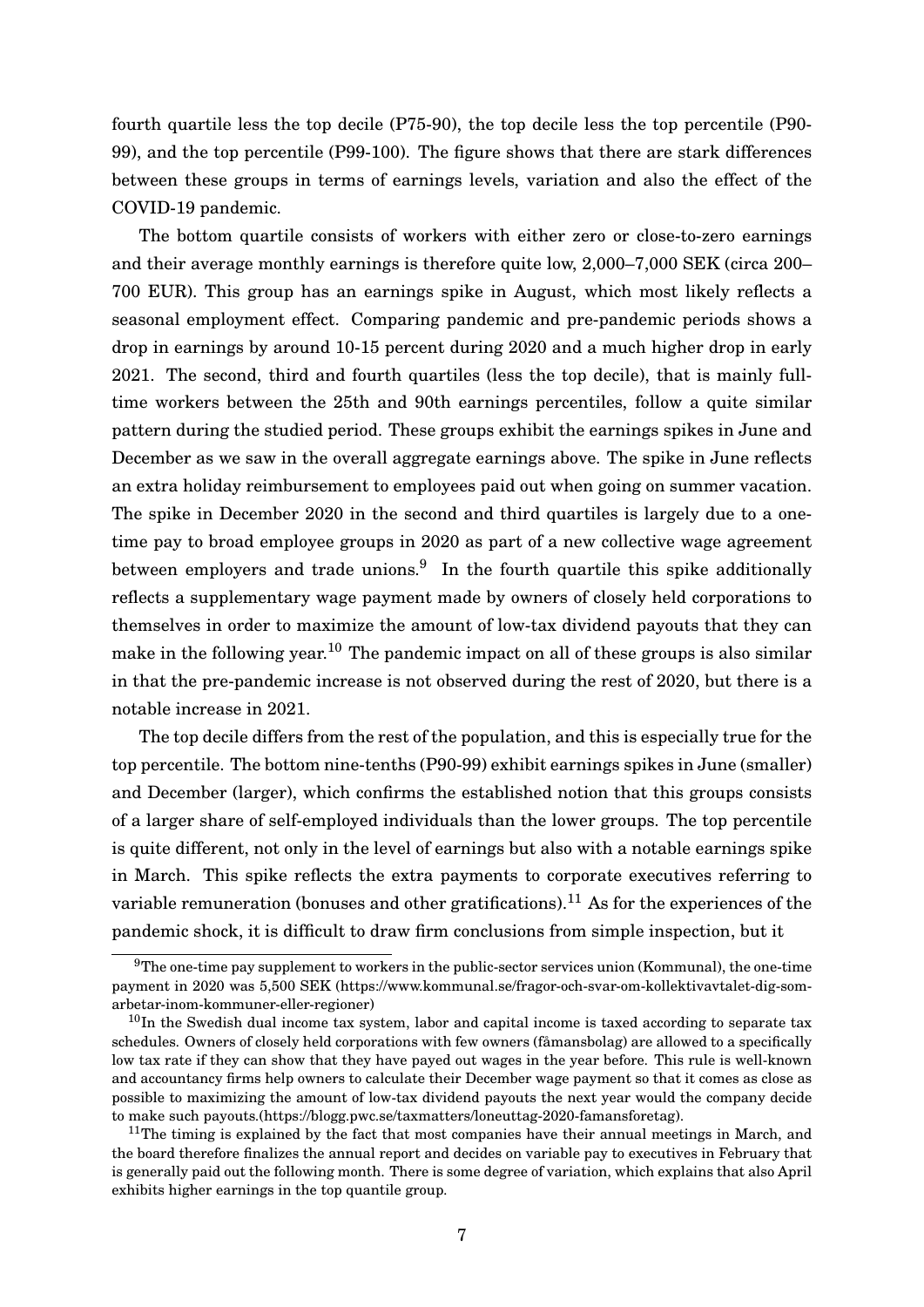

<span id="page-8-0"></span>Figure 2: Average monthly earnings across the earnings distribution, 2019 - 2021

*Note*: The figure shows the average monthly pre-tax earnings in the working population 18-64 years old. Individuals are categorized in earnings quantile groups based on their full-year income.

seems as if the top decile has on the whole experienced relatively small negative effects so far. In fact, the earnings spike in March 2021 in the top percentile is an order of magnitude larger than the same spikes in 2019 and 2020.

### **3.2 The inequality of earnings**

How has earnings inequality evolved during the COVID-19 pandemic? Figure [3](#page-9-0) presents the Gini coefficient of monthly pre-tax labor earnings among Swedish working adults 18-64 years old. Before analyzing how the crisis has influenced inequality, let us briefly discuss some stylized patterns in the monthly Gini variation, which, to the best of our knowledge, are new to the scientific literature concerning administrative full-population data. A first observation is that the monthly Gini variation is strikingly large as yearto-year Gini changes rarely exceed one–two percent. During the severe economic crisis of the early 1990s in Sweden, the earnings Gini among full-time employed increased by five percent. Here, we observe a monthly Gini span within a single year of about five Gini points, or more than ten percent. A second observation is that the Gini exhibits two marked monthly spikes: March and December. Referring to our previous section, both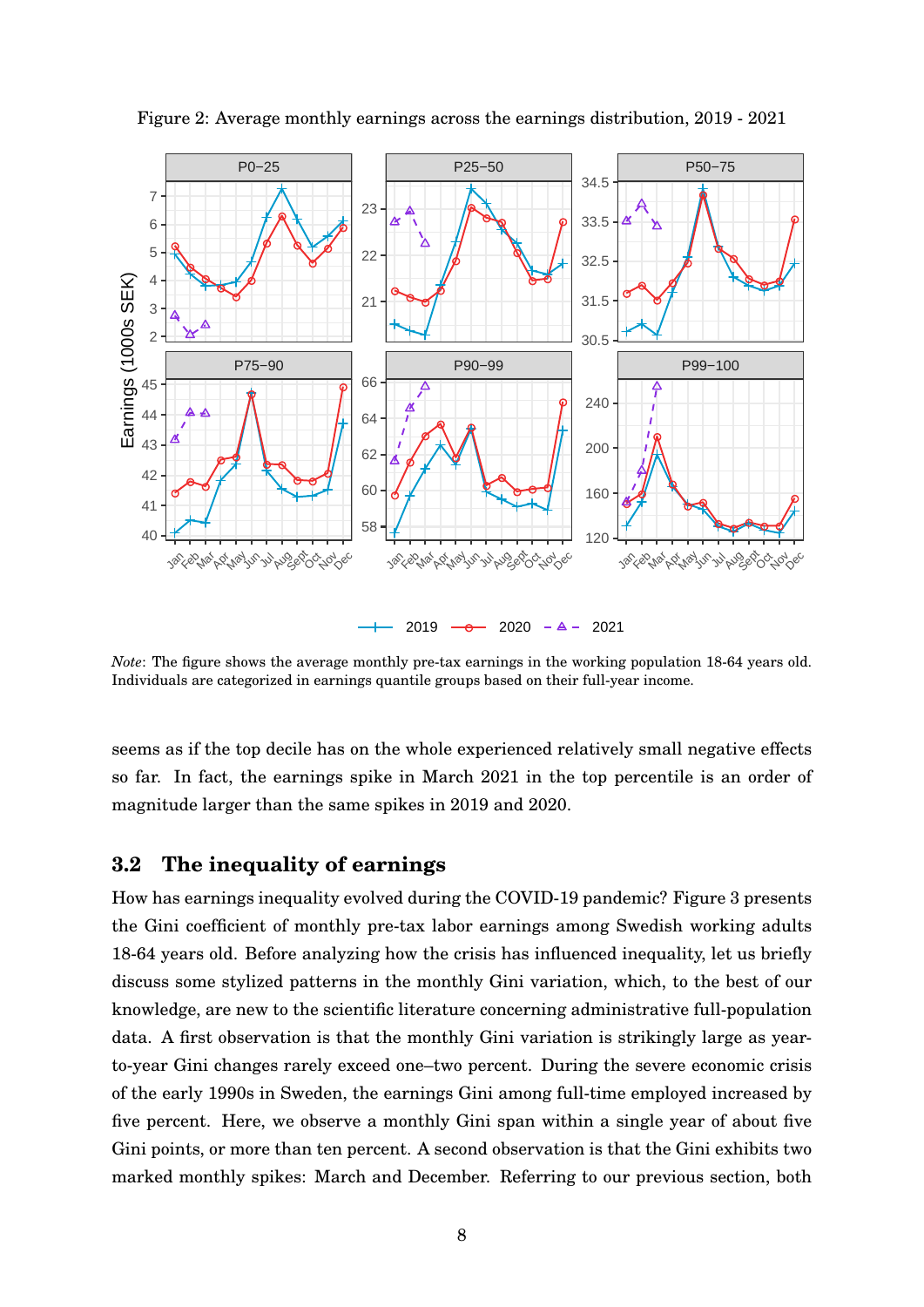of these spikes reflect the earnings hikes observed among top earners (see figure [2\)](#page-8-0). It is not the first documentation of such a large impact of top tail variations on the Gini coefficient (see, for example, [Alvaredo](#page-31-7) [\(2011\)](#page-31-7)), but it has not been done in this manner at the monthly level and linking it to specific earnings patterns in the population.

Turning to the inequality effects, figure [3](#page-9-0) documents a clear increase in the Gini going from the pre-pandemic to the pandemic periods. In 2019, the Gini varied between 0.39 and 0.44, and in the pandemic period it has varied between 0.40 and 0.45. The increase is thus about one Gini point, which represents a 1.0–2.5% higher Gini coefficient. That this increase is associated with the onset of the pandemic in April 2020 appears clear. The increase has also lasted almost unchanged, with the exception for December when there is no discernible difference between the years.



<span id="page-9-0"></span>Figure 3: Inequality of monthly pre-tax labor earnings: Gini coefficient, 2019–2021

*Note*: The figure shows the Gini-coefficient in monthly pre-tax earnings in the individual working population aged 18-64.

Earnings shares among bottom, middle and top groups in the pre-tax earnings distribution are shown in figure [4.](#page-10-1) These shares complement the inequality analysis of the Gini coefficient by presenting a finer picture of where in the distribution that the overall inequality patterns emerge. Looking first at the bottom half of the distribution, we can see that it experienced lower earnings shares at the time of the outbreak of the pandemic in March-April 2020. The decrease was largest, in relative terms, in the bottom quartile where the earnings share decreased by one-tenth in 2020 relative to 2019. In the upper half, earnings shares instead increased during the pandemic. The relative effect was quite similar across the quantile groups within the upper half, around one-two percent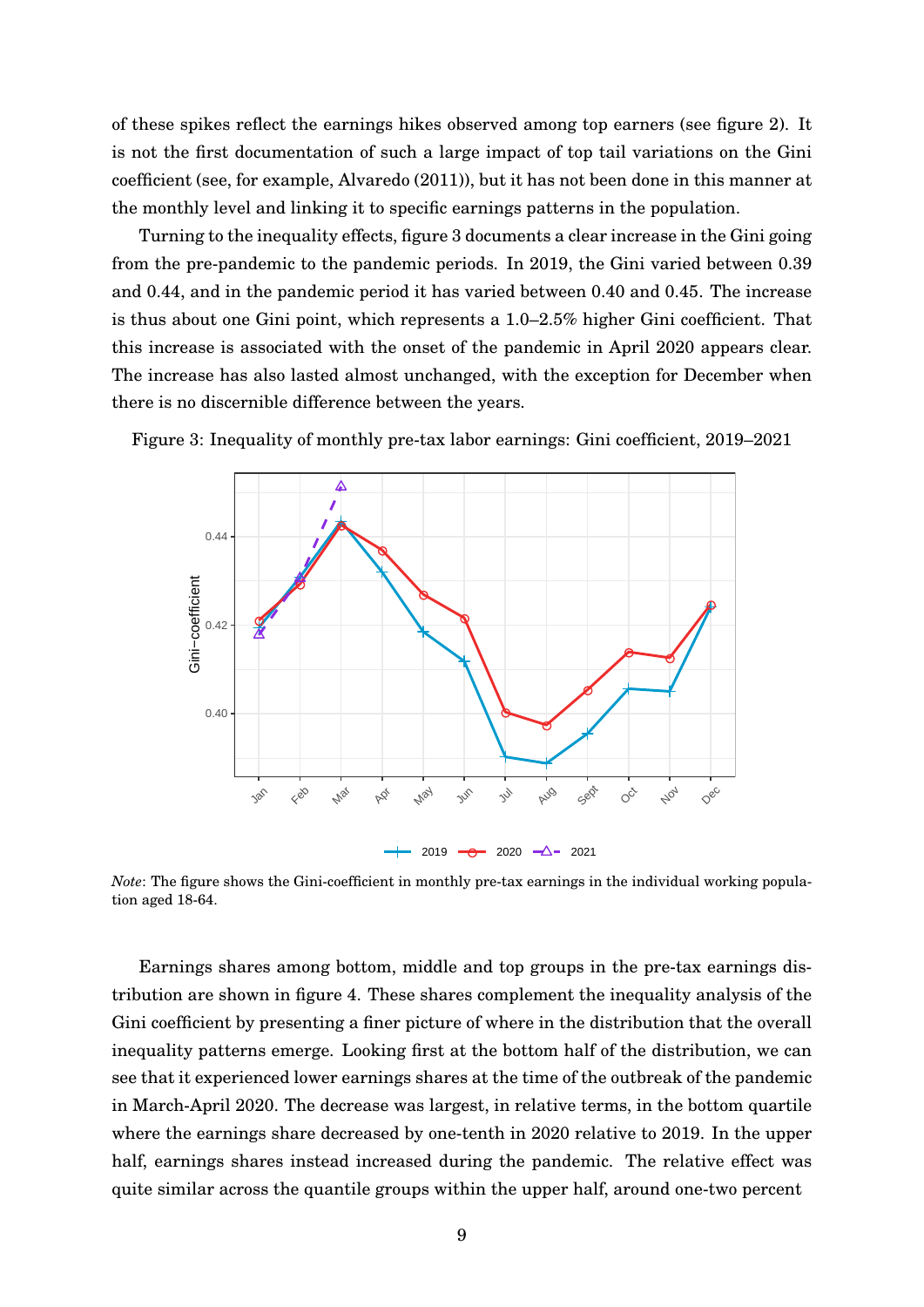<span id="page-10-1"></span>

Figure 4: Earnings shares across the earnings distribution, 2019 –2021

*Note*: The figure shows the average monthly earnings in the working population 18-64 years old. Individuals are categorized in earnings quantile groups based on their full-year income.

increases. Thus, the analysis of earnings shares confirm the results from the analysis of average earnings and the Gini coefficient in showing the clearly regressive nature of the pandemic shock to labor earnings.

# <span id="page-10-0"></span>**4 Government COVID-19 policies and inequality effects: A simulation analysis**

The Swedish government launched during 2020 and 2021 a series of COVID-19 policies containing income support to employees and firms that experienced negative shocks during the pandemic. In this section, we analyze the distributional impact among workingage individuals of the two single largest policy packages: the Short-Term Work Allowance (STWA) and the Reorientation Support (RS). The work allowance package amounts to 50 billion SEK (circa 5 billion EUR) and the reorientation support package to 39 billion SEK (3.9 billion EUR) in the budget year 2020-2021 and represents approximately one-fourth of the government's total COVID-19 support budget. The total budgeted government COVID-19 support was 389 billion SEK, with the STWA and RS as the single largest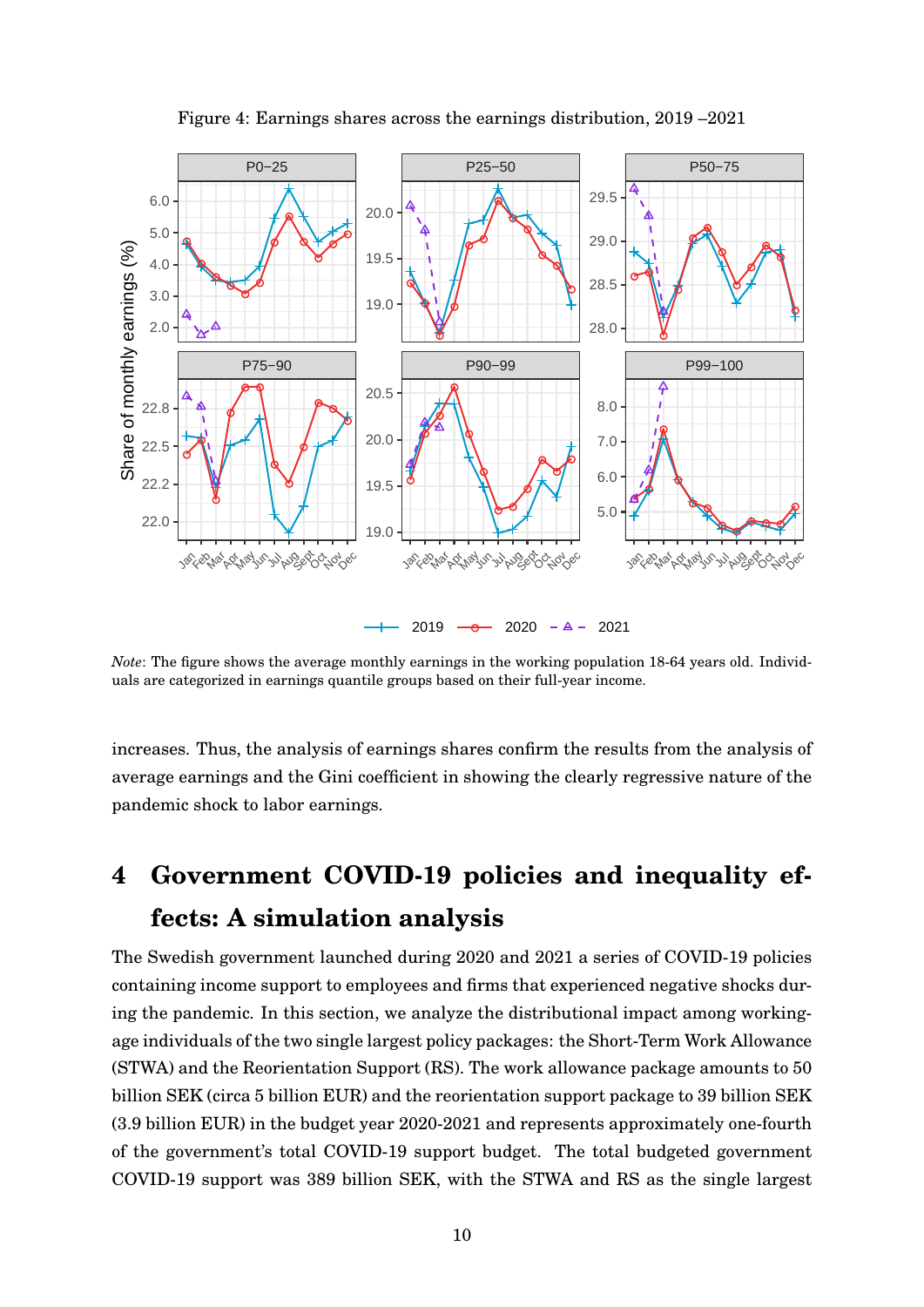policies.<sup>[12](#page-0-0)</sup> In comparison with other countries, the size of the fiscal support in response to COVID-19 during 2020–2021 has been relatively samll in Sweden, about half the size of the average support in advanced economies (**?**).

The work-allowance support is directed to employees, allowing them to reduce their work-hours up to 80% without losing more than 12 % of their earnings. While employers pay for the actual work time (plus a small extra charge), the government tops up the salary to almost the full contracted amount.<sup>[13](#page-0-0)</sup> The reorientation support goes directly to firms that have experienced falling sales during the pandemic. Although it is handed out to firms and not to employees directly, we interpret the support as being shared between owners and employees, assuming a factor-share division of 70% to labor and 30% to capital. Thereafter, we allocate the support money to each worker in proportion to their reported individual earnings.

Data on individual- and firm-level support are retrieved from registers kept by the responsible authorities Tillväxtverket (STWA) and the National Tax Agency (RS). STWAdata is available also at the National Tax Agency. To observe the exact amounts handed out offers the analysis a unique degree of accurately in its estimation of the distributional policy impact. We observe the work-allowance support during April-November 2020. We observe the support distributed in April-June 2020, but the application period for later months in 2020 and 2021 are still pending.

We estimate distributional effects of the two support policies in two *counterfactual simulations* where we subtract the observed support money from the observed earnings. In *Policy Simulation 1* (PS1), we let each employee keep the job but subtract the individually observed (STWA) or estimated (RS) support from the employee's salary and thereafter recalculate the inequality of earnings exclusive of the support. In *Policy Simulation 2* (PS2), we instead let employees keep their salary but reduce the number of employees so that the firms' total wage bills equal their wage costs net of the government support. We do this by removing workers from the bottom of the within-firm earnings distributions (acknowledging the established "last in-first out" rule in the Swedish labor market) until we get enough workers to cover the support money.<sup>[14](#page-0-0)</sup>

Notice that the difference between PS1 and PS2 corresponds to an institutional difference across European labor markets. The PS1 variant with "reduced hours, fixed employment" is close to a German, "Hartz IV", labor-market model, in which a crisis is

<sup>&</sup>lt;sup>12</sup>Other policies include reduced social security contributions, government coverage of all sick-leave pay, more generous allowances for health insurance, parental leave and so forth.

<sup>13</sup>See appendix table [A3](#page-32-2) for the scheme over alternative work-time reductions, effects on earnings and on contributions by employers and government.

<sup>&</sup>lt;sup>14</sup>We typically get integer effects for the last worker, such that keeping that worker would make the firm run a loss while firing the worker would result in a net surplus. In these cases, we opt for letting the worker keep the job and the firm run a loss. While this is not an equilibrium for the firm, if one also acknowledges firing costs and expectations of a recovery within a not too distant future, keeping the worker may actually be optimal for the firm.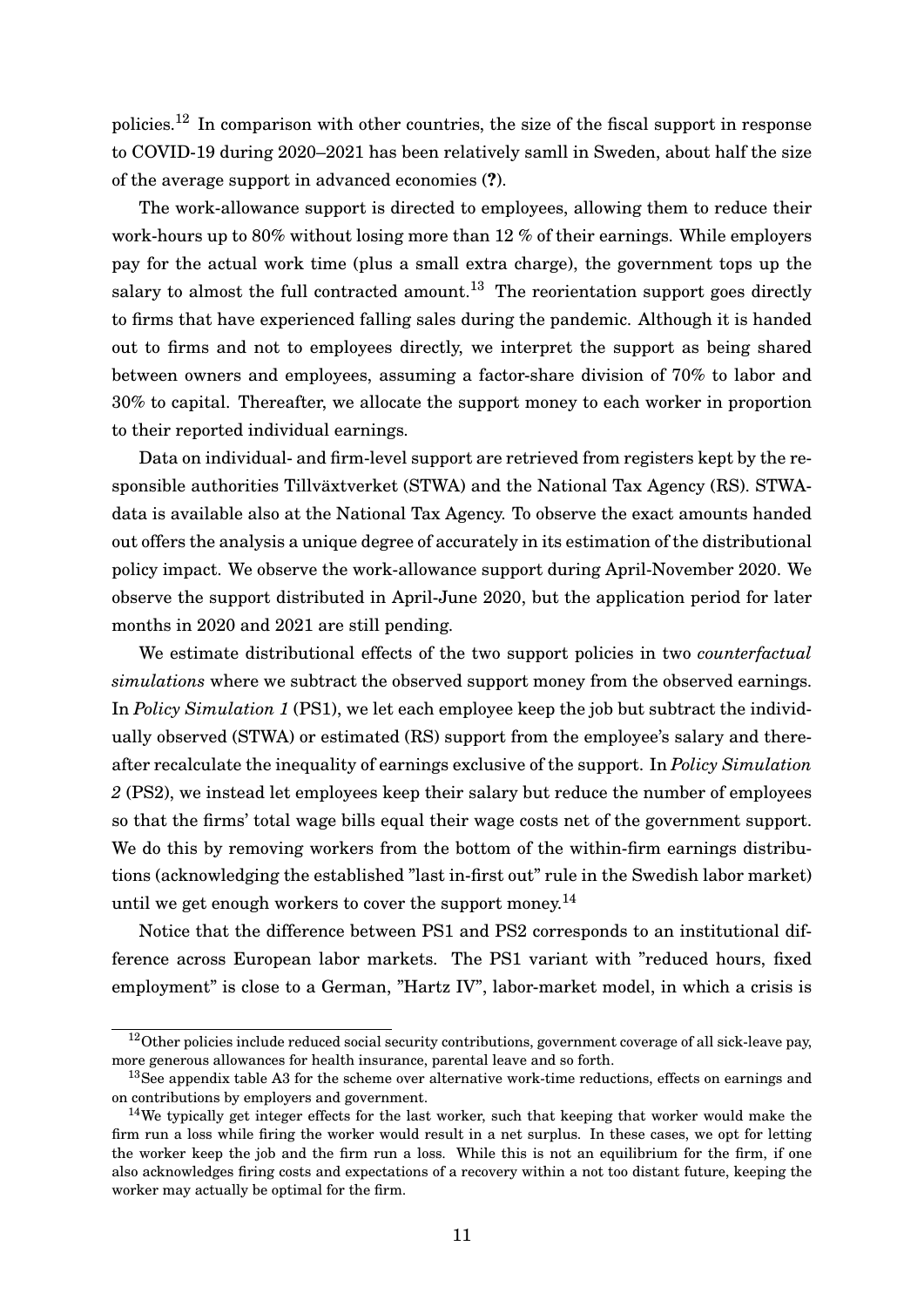tackled by allowing for a reduction of work-hours and earnings while keeping employment intact. By contrast, the PS2 variant with "fixed hours, reduced employment" is closer to a traditional Swedish labor-market model, where Swedish central wage agreements stipulate full-time jobs and full-time pay as the baseline and unemployed individuals get coverage from the government-backed unemployment insurance. The fact that the STWA has been implemented in Sweden thus represents a large-scale deviation from the traditional strategy.[15](#page-0-0)

### **4.1 Policy simulation results**

We first inspect how the COVID-19 policy has affected average earnings in the whole population and across quantile groups, and thereafter calculate its impact on the Gini coefficient and earnings shares.

Figure [5](#page-13-0) compares the aggregate average earnings in the actual outcomes with those in the counterfactual case without any policy support, assuming that all else is being equal. This shows that average earnings without support would be around four percent lower in April-June, two percent lower in July-August and one percent lower in September-November. In other words, the policy had initially a relatively large muting effect on the crisis, but that it decreased later in the pandemic.<sup>[16](#page-0-0)</sup> To assess the crisis effect on earnings, one would also need to consider that average earnings increased by more than three percent in the pre-pandemic era between January-February 2019 and the same months in 2020. Assuming such earnings increase over the whole 2020, the total pandemic impact on average earnings in Sweden was a drop of seven percent in April-June and four-five percent in the second half of 2020.

 $15$ During the crisis in 2008-2009, there was a partial trial with short-term wage support in the Swedish metal industry following a bilateral agreement between employers and the Metal workers' trade union.

 $16$ Note that our support money is not the final total for all the support due to considerable lags in the support programs. By May 2021, it was still possible for firms to apply for SWTA support covering December 2020 and RS support covering July-December 2020.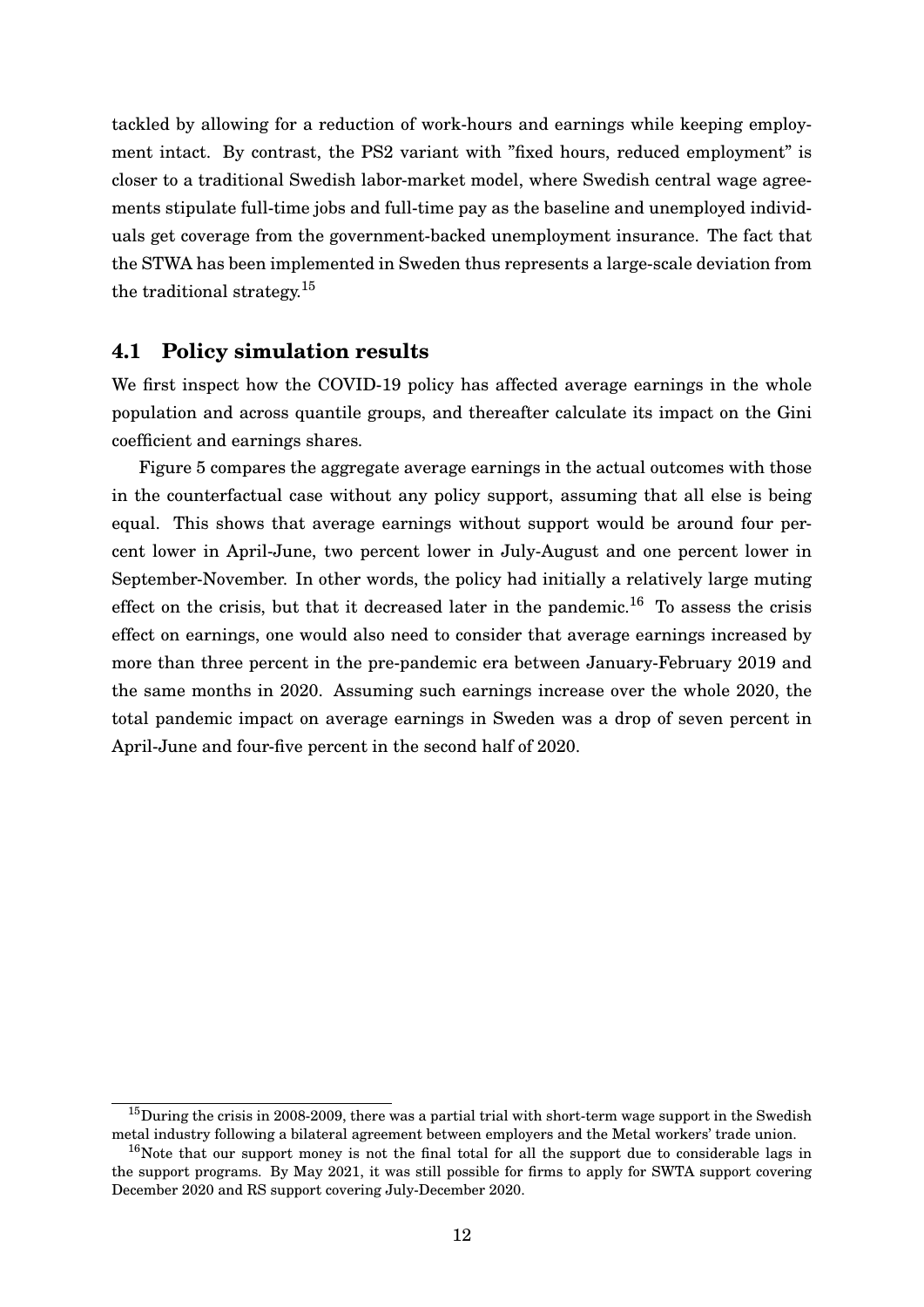

<span id="page-13-0"></span>Figure 5: Population average earnings with and without COVID-19 support

*Note*: The figure shows tha average earnings among all working individuals. "Actual" denotes earnings as recorded in the payroll register, after the payments of government support money. The amount of government COVID-19 policy support equals the sum of paid out Short-Term Wage Allowance (STWA) and Reorientation Support (RS). Two presumed scenarios are applied to allocate the support money: sustained employment but fewer hours worked (PS1) or sustained full-time jobs but higher unemployment (PS2). Note that we do not observe support payments in December 2020. See text for further details.

Turning to the distributional impact of the government's COVID-19 policy, we begin with presenting the effects on average earnings in different quantiles and thereafter on the Gini coefficient and income shares.

Figure [6](#page-14-0) presents earnings effects across quantile groups in the two counterfactual scenarios. In the PS1 scenario ("hours reduced, employment fixed"), the bottom quartile is almost unaffected by the crisis but in the second and third quartiles, earnings drops by 2–5% over the course of 2020, with the impact being the largest in April and then gradually decreasing. The fourth quartile also experiences lower earnings due to the crisis, but the effect is both lower in the latter part of 2020 and smaller the higher up in the distribution one gets. In P75-90, earnings drop 1–4%, in P90–99 earnings drops 1–2% and in the top percentile there is almost no crisis effect at all. In the PS2 scenario ("employment reduced, hours fixed"), the effects of the crisis are quite differently distributed as compared to PS1. The bottom quartile experiences a drop of 2–10%, which is relatively large but still small in nominal terms. The second quartile earnings drops 2–7%, the third quartile earnings by 1–4% and the fourth quartile drops less, around  $1\%$ among those below the 90th percentile and around 0.5% percent in the top decile.

Comparing the two scenarios generates an interesting picture. While the PS1 allocates most of the crisis impact in the form of lower earnings to the upper half of the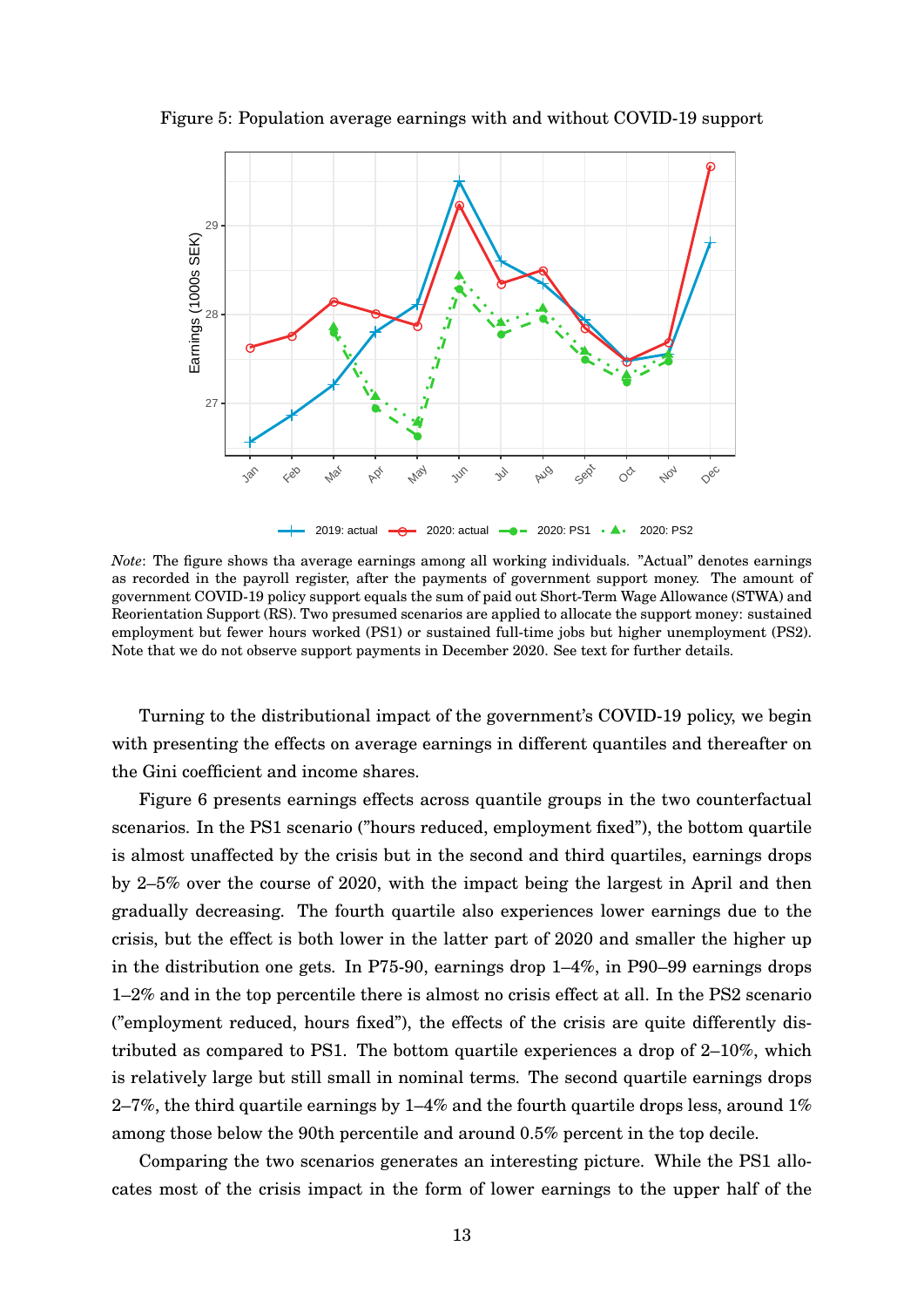distribution, the PS2 allocates most the crisis effect to the lower half of the distribution. This pattern is explained by the fact that PS1 reduces earnings among all the workers who have received support and PS2 instead directs the shock mainly to low-paid, less experienced workers who become unemployed. The government support, defined as the difference between the projected counterfactual and actual outcomes, has had the opposite effect on earnings. In the PS1 scenario, the government support is directed more to groups in the middle and upper levels of the earnings distribution and in the PS2 scenario, funds are channeled disproportionately to the lower parts of the distribution.

<span id="page-14-0"></span>Figure 6: Average earnings in quantile groups with and without COVID-19 policy support



*Note*: The figure shows the average monthly earnings in the working population 18-64 years old. Individuals are categorized in earnings quantile groups based on their full-year income. "Actual" outcomes denotes the earnings dispersion as recorded in the monthly payroll register. The COVID-19 policy support payments, the sum of Short-Term Work Allowance and Reorientation Support, is subtracted from each individual's earnings following two presumed scenarios: sustained employment but fewer hours worked (PS1) or sustained full-time jobs but higher unemployment (PS2). Note that we do not observe support payments in December 2020.

Figure [7](#page-15-1) presents Gini coefficients to assess the distributional impact of the government support. Both counterfactual scenarios of PS1 and PS2 result in higher Gini coefficients than in the actual 2020 baseline. When comparing to the 2019 level, the PS1 Gini coefficient is 5–7% higher in April-June and 3–5% higher in July-November. The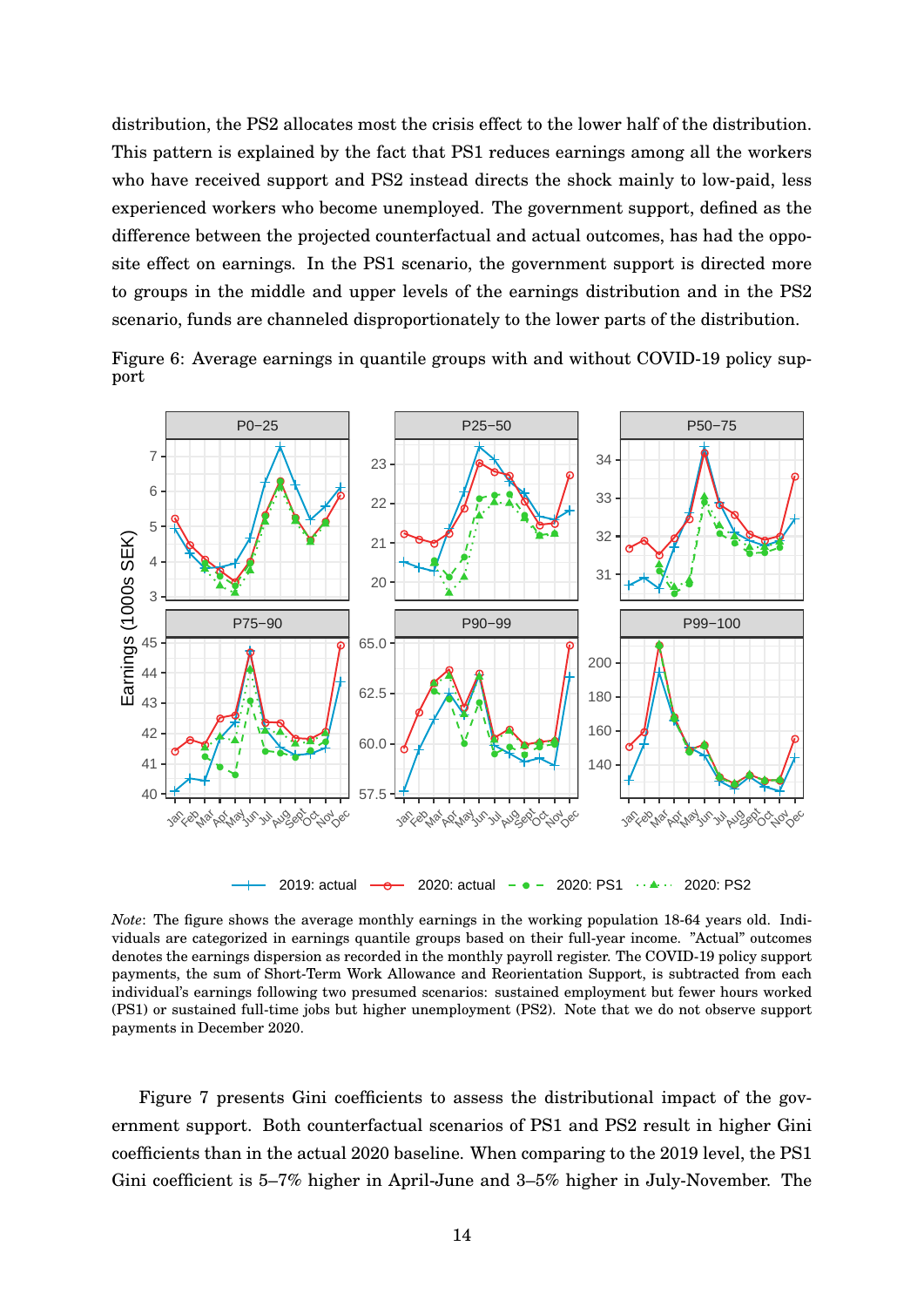PS2 Gini coefficient is 7–10% above the baseline in April-June and 3–6% higher in July-November. This means that without the government support, Sweden would in the first three months of the pandemic have experienced an increase in the earnings inequality that would have been two–four times larger than what actually happened had the country practiced a German-like labor market model where all workers retain their job but at fewer hours and less pay (PS1). However, had Sweden instead had a Swedish-like model where some workers retain their job and their pre-pandemic salary while some would have lost their job (PS2), earnings inequality would have increased between three and six times more than what actually happened. In the second half of 2020, the inequality increase without government support is smaller in both scenarios, but still with the PS2 scenario resulting in higher inequality than the PS1 scenario.

<span id="page-15-1"></span>

Figure 7: Inequality effect of COVID-19 policy support

*Note*: The figure shows the Gini-coefficient of monthly earnings in the working population 18-64 years old (see figure [3\)](#page-9-0). "Actual" outcomes denotes the earnings dispersion as recorded in the monthly payroll registr. The COVID-19 policy support payments, the sum of Short-Term Work Allowance and Reorientation Support, is subtracted from each individual's earnings following two presumed scenarios: sustained employment but fewer hours worked (PS1) or sustained full-time jobs but higher unemployment (PS2). Note that we do not observe support payments in December 2020.

# <span id="page-15-0"></span>**5 Driving factors: Unemployment, top earners, sector and gender**

In this section, we examine the role of some specific channels through which the pandemic crisis may influence earnings inequality. Focus lies on three pathways that our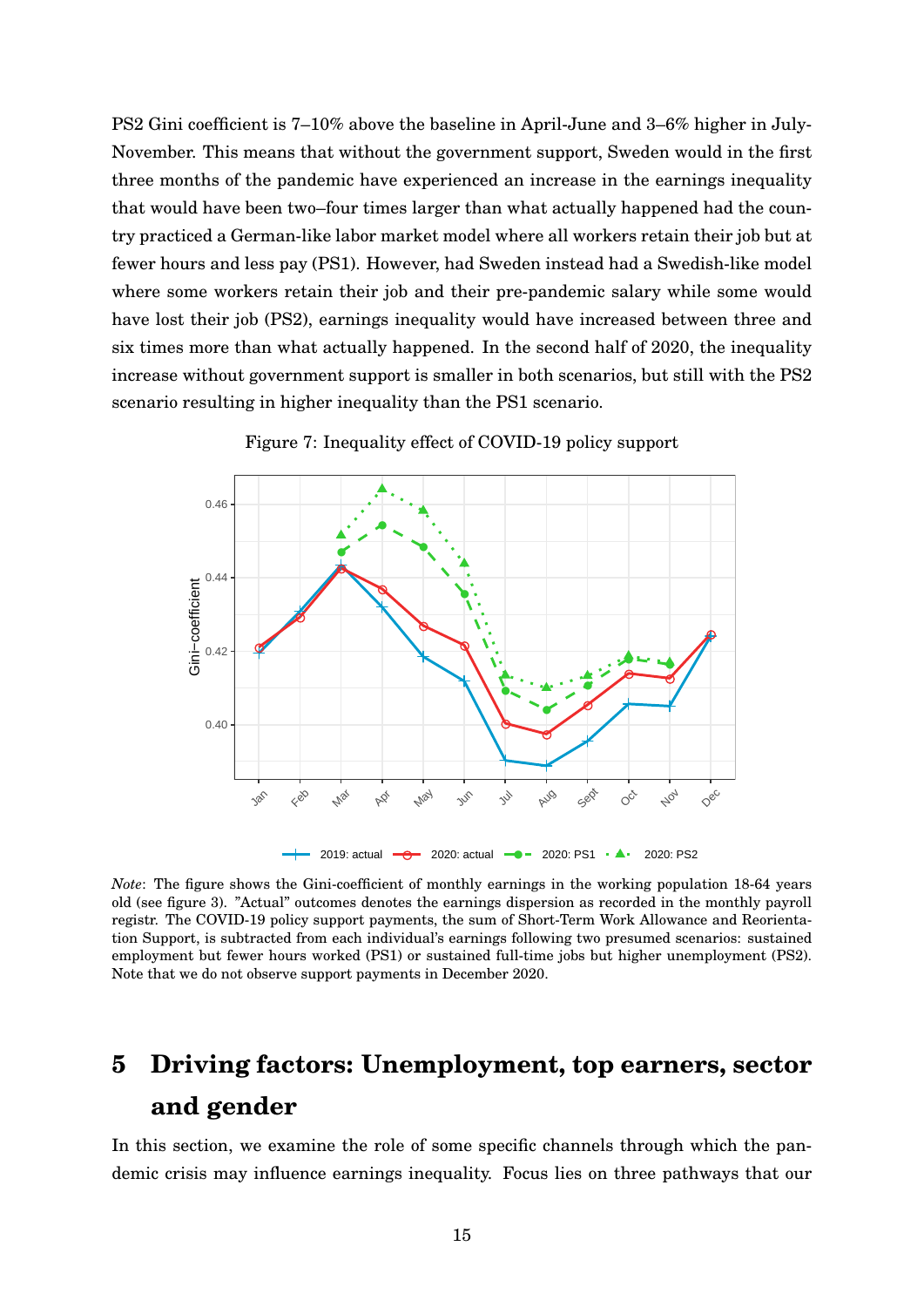data allow us to address: unemployment, public-private sector reallocation, and gender differences.

### **5.1 Unemployment effects**

The unemployment effects of the pandemic are studied in Figure [8.](#page-17-0) The figure displays the share of worker in different quantile groups who had non-zero earnings (i.e., were employed) during January-February 2019 and 2020, and that were later unemployed in the year during March-December. A worker is defined as unemployed when he or she has zero earnings during all months in the relevant period. In 2019, about 6.5 percent of the bottom quartile workers during January-February were unemployed during March-December, while among employees in all the other quantile groups together there were only one percent who became unemployed later in 2019 (between 0.1–0.35 percent across groups). In 2020, the share of bottom quartile workers as of pre-pandemic January-February that was unemployed through March-December had increased to 18 percent, a threefold increase. By contrast, the unemployment among the higher-earnings groups changed only marginally, to 1.3 percent (0.15–0.40 percent across groups) in 2020.

The figure also shows counterfactual unemployment estimates, based on our simulations (PS2) in the previous section where we assumed that some workers had to leave their firms if these would not have received any government support money (we assumed that it was the less educated and lower paid workers who had to go). This simulation shows that an additional 1.2 percent of workers would have become unemployed, with about one percent extra from the bottom quartile and the remaining extra 0.2 percent mostly coming from the second quartile workers.

Altogether, the results show that the pandemic crisis has increased unemployment in the Swedish labor market, and that this increase was disproportionately allocated to low-income, presumably part-time workers in the bottom earnings quartile. We also find that without the government support, unemployment would have increased even more, mainly in the bottom earnings quartile, but this impact is still relatively small in comparison with the main unemployment effect of the pandemic itself. All this points to the relevance of extensive-margin effects for the observed changes in earnings inequality during the COVID-19 pandemic.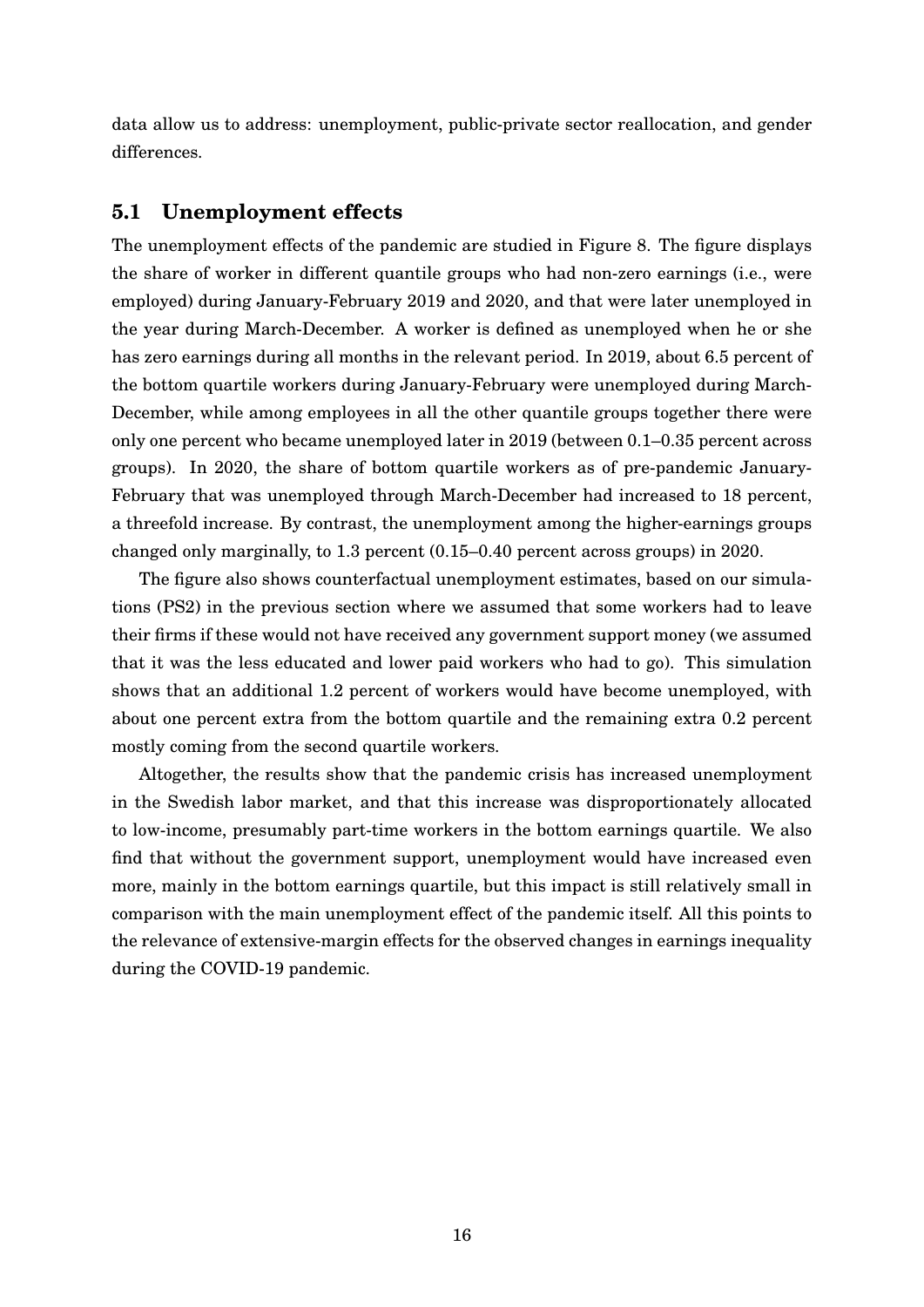<span id="page-17-0"></span>

Figure 8: Unemployment shocks during the pandemic across the distribution

*Note*: The figure shows the share of earners in different earnings quantile groups during January-February in 2019 and 2020 that had zero earnings in March-December the same year.

## **5.2 Top earnings**

To better understand how top earnings have evolved during the pandemic, we split up the top percentile into smaller groups, P99-99.9, P99.9-99.99 and P99.99-100. Furthermore, we separate top earners working in firms receiving government COVID-19 support and firms that did not. It is interesting to follow the remuneration to top executives in these firms, not least because this issue has been highlighted in the political debate about the COVID-19 policies. Since we observe earnings in March 2021, we capture the variable remuneration related to the first COVID-19 year, 2020.

Figure [9](#page-18-0) presents average earnings across top groups where we have divided the firms in two groups: firms that did and did not receive support. The results show that the pandemic struck harder on top earners in firms receiving support, with April-July earnings being at or below in 2020 compared to 2019. However, it is noticeable that the top earners' pay increased significantly in early 2021, and that the remuneration in March 2021 was substantially higher than in March 2020. In the March 2019 and 2020, the monthly earnings in the top 0.01 percent was 2.7 million SEK (roughly 270,000 EUR), and in March 2021, it was almost 4.5 million SEK (450,000 EUR).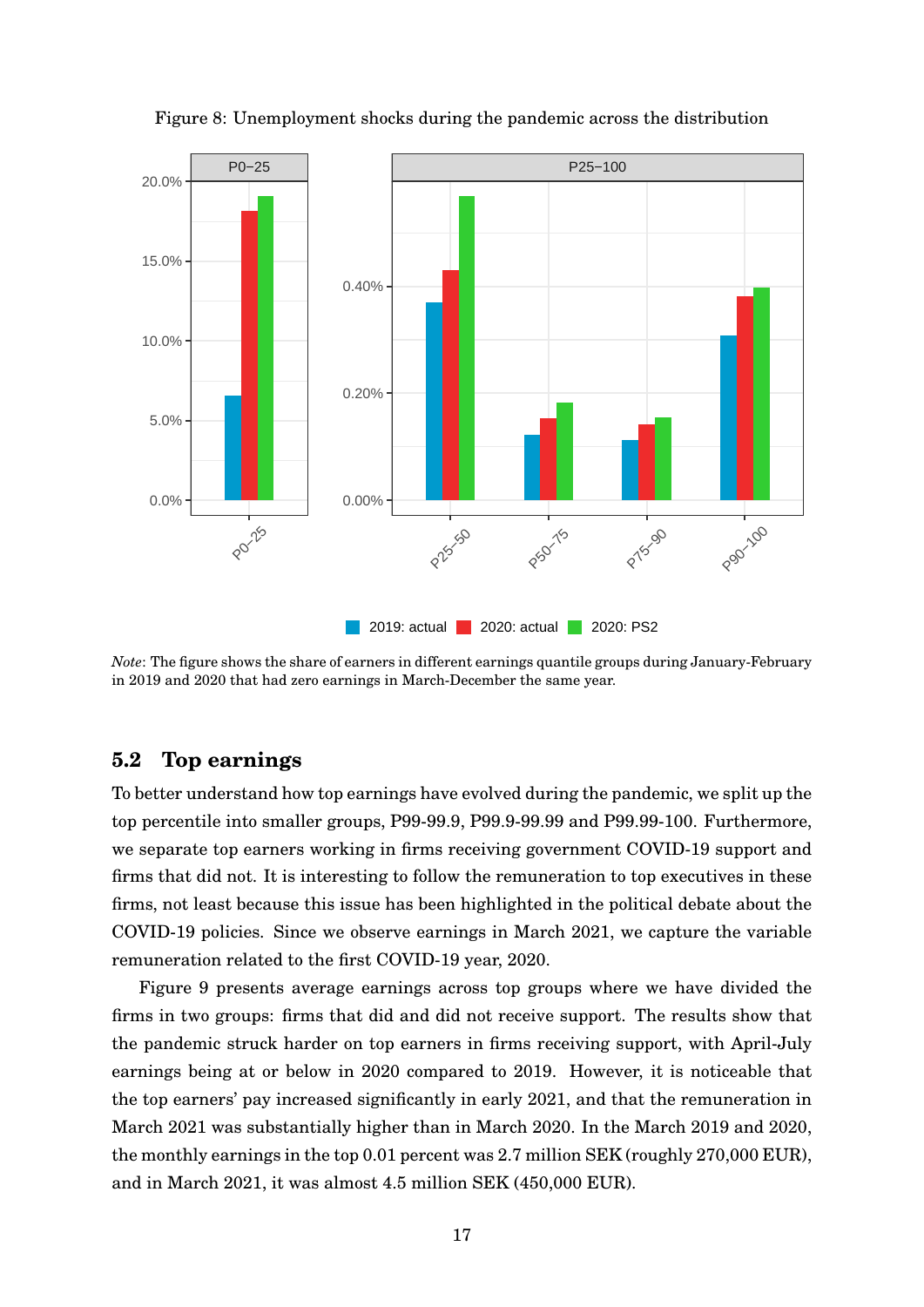<span id="page-18-0"></span>

#### Figure 9: Top earnings and government COVID-19 support

*Note*: Average monthly pre-tax earnings in quantile groups that are defined according to full-year earnings. Firms are divided into those receiving government COVID-19 support (see section [4\)](#page-10-0) and those not receiving any such support (this group includes all public-sector employees).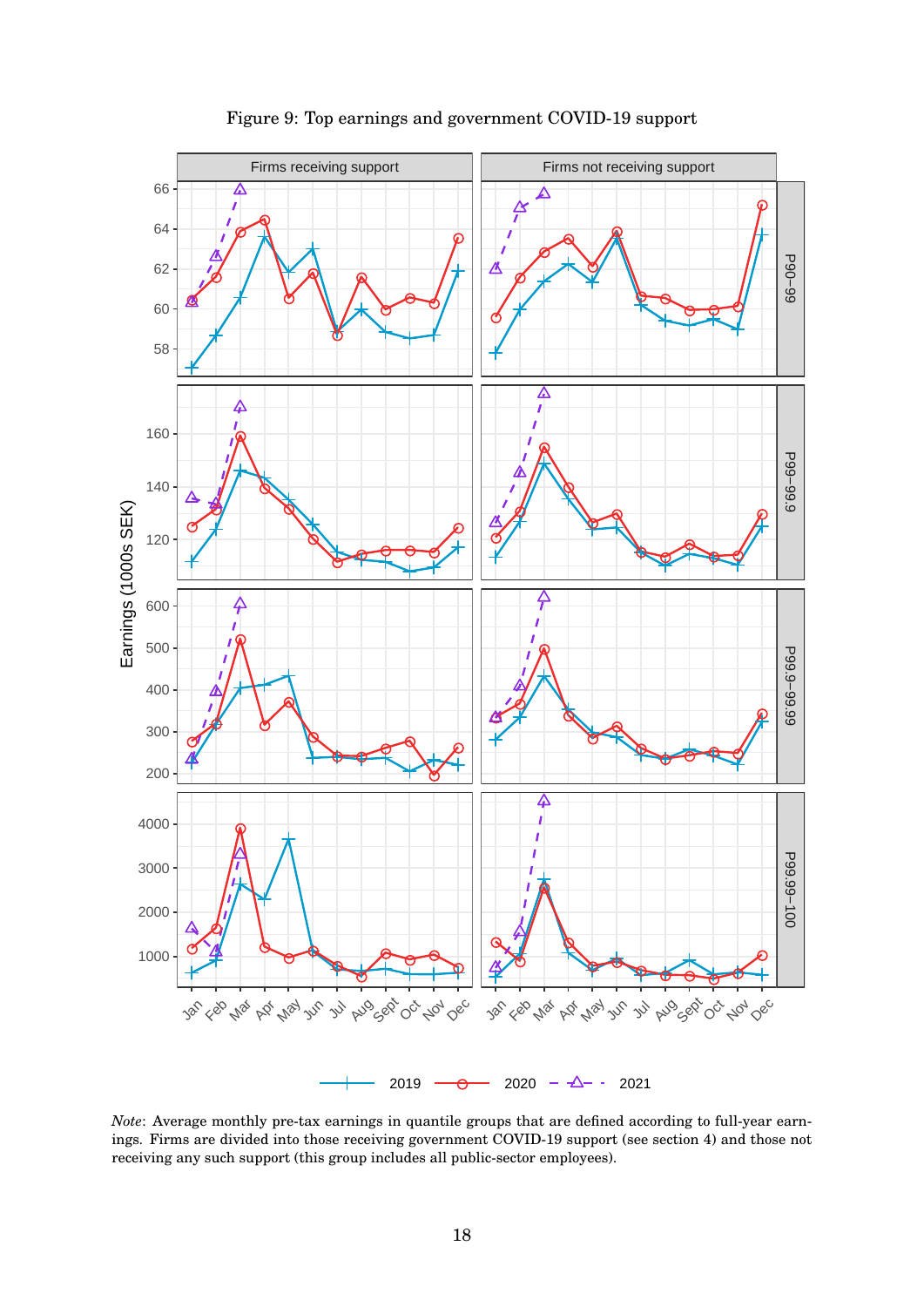#### **5.3 Sector decomposition and gender effects**

Next, we examine two other channels through which the pandemic may influence earnings inequality: through differential earnings impacts on the private- and public-sector workers and on men and women. To analyze this, we run regression analysis of two variants. First, we run difference-in-difference regressions where we estimate effects of the pandemic on average earnings in the different groups, holding the influence from average yearly effects and within-year trends constant. Second, we run unconditional quantile regressions [\(Firpo et al. 2008,](#page-31-0) [2018\)](#page-31-8) that estimate quantile-specific effects for the entire working population but also within sectors and gender (with quantiles still defined over the whole population).

Our chosen estimator utilizes within-year variation over two different calendar years to estimate the impact of the pandemic. To fix ideas, let  $Y_{ipt}$  denote the outcome variable (monthly earnings or a dummy for positive earnings) for individual *i* during the period January-February (*p* = 1) or March-December (*p* = 2) measured in year *t* = 2019 or 2020. Furthermore, let  $D_t = 1[t = 2020]$  where  $1[\cdot]$  is the indicator function taking the value one if the expression within brackets is true and zero otherwise, and  $S_p = 1[p = 2]$ . In the empirical analysis to follow, we will use monthly data. In order to convey the main ideas, it is useful to disregard the monthly dimension for now and take  $p = 1,2$  as our within-year observation frequency. Keeping that in mind, consider the following model:

$$
Y_{ipt} = \delta + \theta_1 D_t + \theta_2 S_p + \theta_3 D_t S_p + u_{ipt},
$$
\n(1)

where  $u_{ipt}$  is an error term. Let  $\bar{Y}_{pt} = 1/N_{pt} \sum_{i} Y_{ipt}$  ( $N_{pt}$  being the number of observations during period *p* and calendar year *t*) and finally,  $\Delta Y_t = \bar{Y}_{2t} - \bar{Y}_{1t}$ . Using a random sample of the population (recall that we have the complete population), the parameter of interest  $\theta_3$  identifies

<span id="page-19-1"></span>
$$
E(\Delta Y_{2020} - \Delta Y_{2019}).
$$
\n(2)

In a companion paper, we discuss identification issues in this setting (Angelov and Waldenström, 2021) albeit for firm-level data. The main identification assumption in that paper as well as here is analogous to the parallel-trends assumption in a standard DD-setting. Formally, for effect identification, we need

<span id="page-19-0"></span>
$$
E\left(\Delta Y_{2020}^{0} - \Delta Y_{2019}^{0}\right) = 0,\t\t(3)
$$

where we use the potential outcomes framework such that  $\Delta Y^0_t$  is defined as the withinyear difference during year *t* under the assumption that there was no pandemic during year *t*. In Angelov and Waldenström (2021), we discuss and run several placebo effect estimations in order to informally test [3](#page-19-0) indirectly. Unfortunately, the monthly earnings data used in this paper start in 2019 meaning that it is unfeasible to run placebos. As it is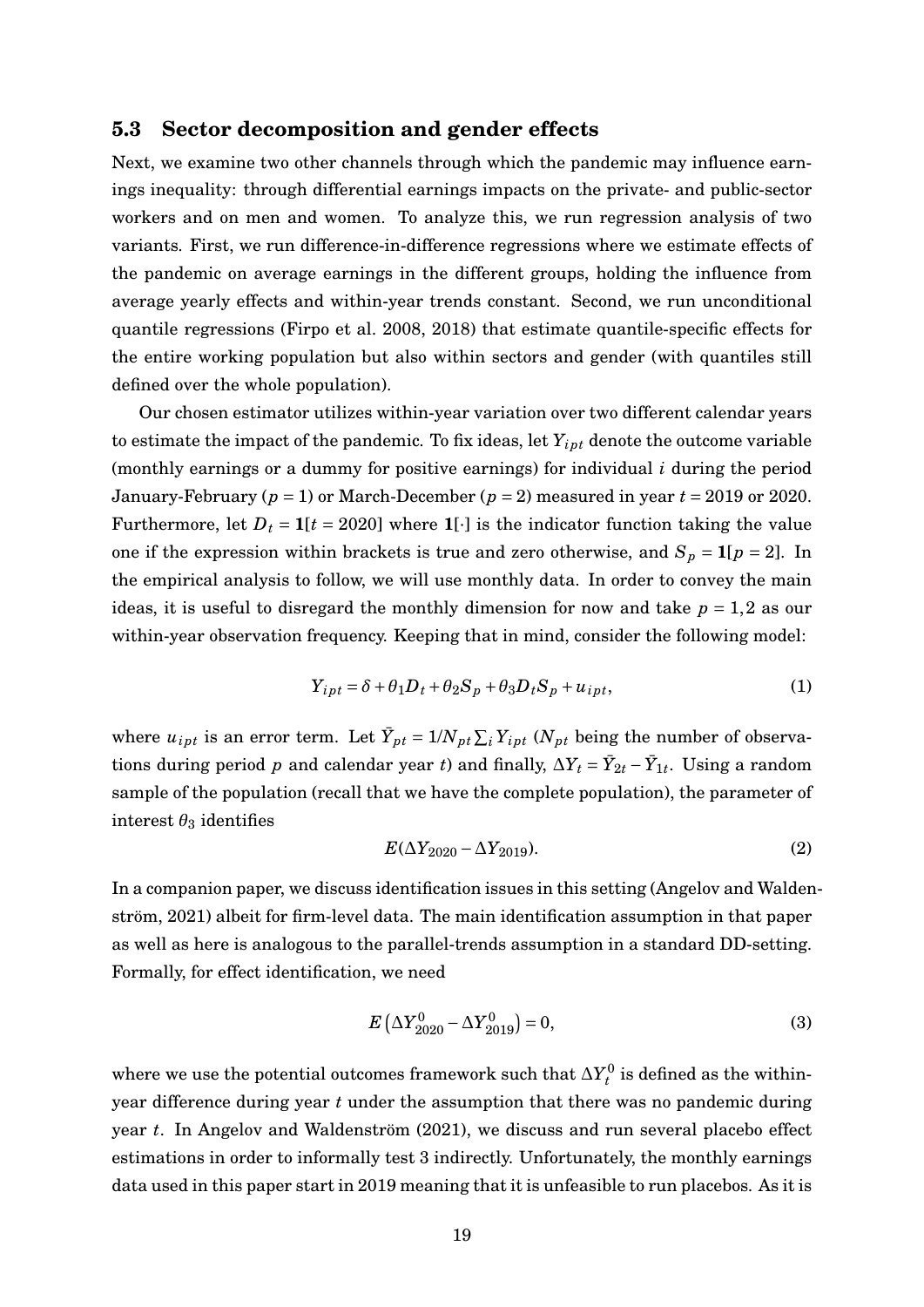impossible to empirically assess the parallel trends assumption using the monthly earnings data, we proceed by stating the empirical specification below and go on to discuss the results, noting that we cannot exclude the possibility that an ongoing pre-COVID negative within-year trend in wages or employment could potentially distort the presented effect estimates.

We start by estimating a version of [\(1\)](#page-19-1) on monthly data. The empirical specification is the following:

$$
Y_{imt} = \delta_0 + \theta_1 D_t + \theta_2 S_m + \theta_3 D_t S_m + u_{imt},
$$
\n(4)

where  $m = 1, 2, ..., 12$  denotes month,  $S_m = 1[m \ge 3]$ , and  $D_t$  is defined as previously. For inference, we use standard errors clustered at the individual level. As the effect is essentially identified at group level and pre-covid observations of treated taxpayers to a large extent act as their own controls, individual fixed effects are not needed for identification. We get very similar results when we add individual-fixed effects.

Table [1](#page-21-0) presents the difference-in-difference estimation results for two dependent variables: log earnings (columns 1 and 2) and employment (columns 3 and 4, defining employment as having positive earnings). A first result is that the pandemic crisis reduced average pre-tax earnings by 3.8 percent in its first year, accounting for time trends and within-year fluctuations (column 1). Looking at effects across sectors, the results show that public-sector workers experienced a 1.2 percent larger-in-magnitude negative earnings shock in comparison to private-sector workers (column 2). The relative effect for women in the private sector (relative to men in the private sector) shows that women were hit harder by the pandemic (–0.8 percent). We do not find evidence of any additional effect of being a woman employed in the public sector (column 2, insignificant point estimate of 0.3 percent).

Turning to the employment effects, we see that the pandemic resulted in a 1.4 percent reduction in overall employment in our population of individuals having at least one month with earnings between January 2019 and March 2021 (column 3).<sup>[17](#page-0-0)</sup> However, public-sector employment actually expanded during the pandemic: the relative effect for men in the public sector compared to men in the private sector is 2.9 percent, implying an employment increase of about 0.9 percent in the public sector (column 4). The relative effect on employment among women in the private sector compared to men in the private sector is negative (-1.2 percent), and thus women were affected more negatively than men also with regards to employment. In the public sector, there is an additional positive relative effect on employment for women of about 0.4 percent (column 4). Summing up the results, we fund that the entire employment reduction during the pandemic took place in the private sector. Combining the lower earnings but larger employment among public-sector female employees indicates an expansion of low-earnings jobs, either in the

 $17$ Note however that the model is estimated on data for 2019 and 2020 solely.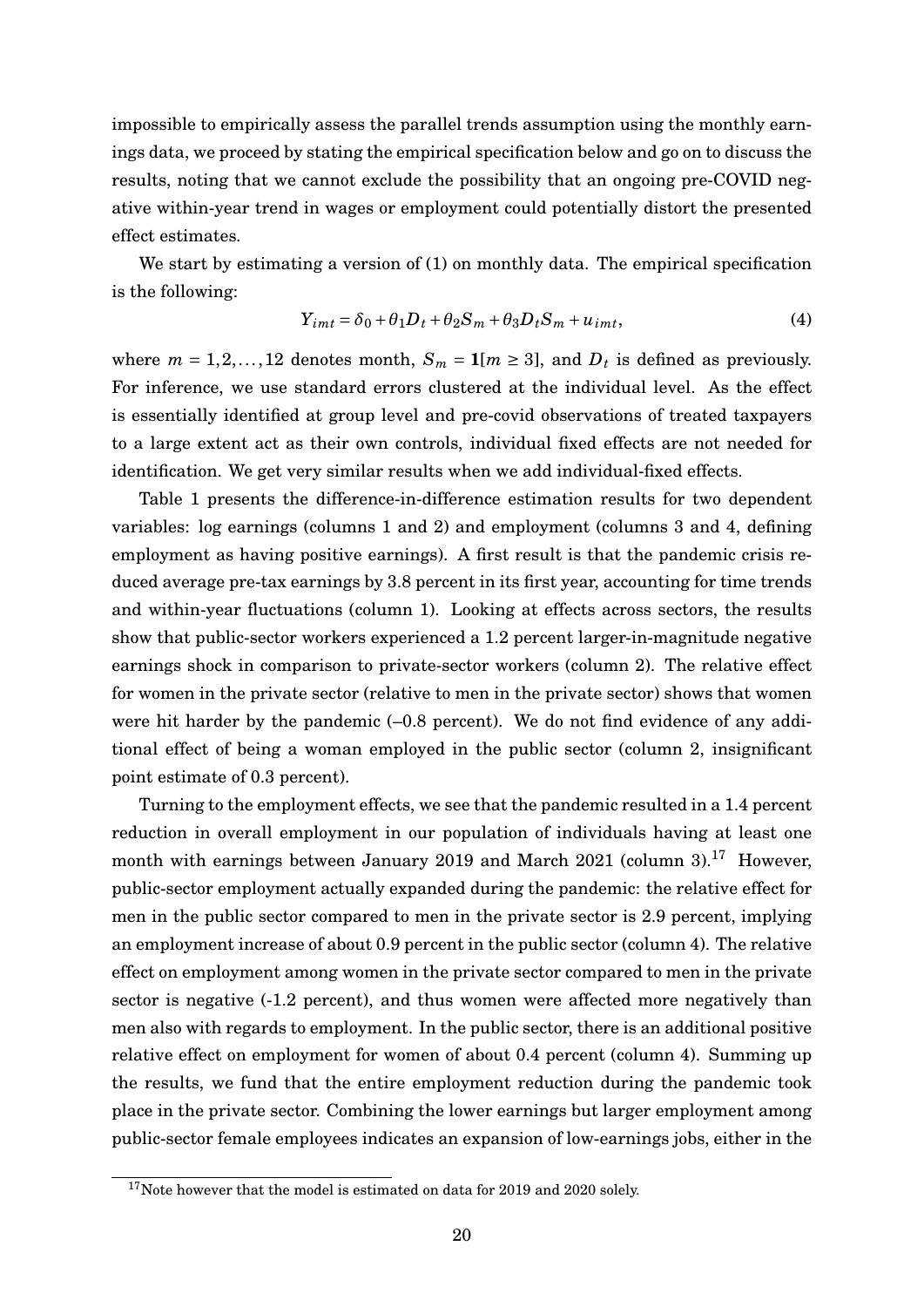|                                                      |             | Dependent variable: |             |             |
|------------------------------------------------------|-------------|---------------------|-------------|-------------|
|                                                      | log(w)      | log(w)              | 1[w>0]      | 1[w>0]      |
|                                                      | (1)         | (2)                 | (3)         | (4)         |
| Covid impact                                         | $-0.038***$ | $-0.025***$         | $-0.014***$ | $-0.020***$ |
|                                                      | (0.0005)    | (0.001)             | (0.0003)    | (0.001)     |
| $Im\,pat \times Woman$                               |             | $-0.008***$         |             | $-0.012***$ |
|                                                      |             | (0.001)             |             | (0.001)     |
| $Im\,pat \times Public\, employer$                   |             | $-0.012***$         |             | $0.029***$  |
|                                                      |             | (0.002)             |             | (0.001)     |
| $Im\,pat \times Woman \times Public\, employer$      |             | $-0.003$            |             | $0.004*$    |
|                                                      |             | (0.002)             |             | (0.002)     |
| Year 2020                                            | $0.062***$  | $0.055***$          | $0.002***$  | $0.005***$  |
|                                                      | (0.0005)    | (0.001)             | (0.0004)    | (0.001)     |
| $March - Dec$                                        | $0.049***$  | $0.051***$          | $0.023***$  | $0.027***$  |
|                                                      | (0.0003)    | (0.0005)            | (0.0002)    | (0.0004)    |
| Woman                                                |             | $-0.192***$         |             | $-0.004***$ |
|                                                      |             | (0.002)             |             | (0.001)     |
| Public employer                                      |             | $-0.106***$         |             | $-0.024***$ |
|                                                      |             | (0.002)             |             | (0.001)     |
| $Woman \times Public \, employer$                    |             | $0.063***$          |             | $0.034***$  |
|                                                      |             | (0.003)             |             | (0.001)     |
| $Year\,2020\times Woman$                             |             | $0.024***$          |             | 0.001       |
|                                                      |             | (0.001)             |             | (0.001)     |
| $Year\,2020\times Public\,employee$                  |             | $-0.012***$         |             | $-0.009***$ |
|                                                      |             | (0.002)             |             | (0.001)     |
| $Year\,2020\times Woman\times Public\,employee$      |             | $-0.004$            |             | 0.002       |
|                                                      |             | (0.002)             |             | (0.002)     |
| $March - Dec \times Woman$                           |             | $0.006***$          |             | $-0.002*$   |
|                                                      |             | (0.001)             |             | (0.001)     |
| $March - Dec \times Public \, employeer$             |             | $-0.021***$         |             | $-0.010***$ |
|                                                      |             | (0.001)             |             | (0.001)     |
| $March - Dec \times Woman \times Public \, employer$ |             | $0.010***$          |             | 0.0004      |
|                                                      |             | (0.002)             |             | (0.001)     |
| Intercept                                            | $3.446***$  | $3.563***$          | $0.820***$  | $0.822***$  |
|                                                      | (0.001)     | (0.001)             | (0.0004)    | (0.001)     |
| Observations                                         | 14,486,400  | 14,486,400          | 25,913,805  | 25,913,805  |
| $\mathbb{R}^2$                                       | 0.002       | 0.041               | 0.0004      | 0.001       |
| Adjusted $\mathbb{R}^2$                              | 0.002       | 0.041               | 0.0004      | 0.001       |

<span id="page-21-0"></span>

|  |  | Table 1: Effect of the COVID-19-impact on monthly wages: Varying specifications |
|--|--|---------------------------------------------------------------------------------|
|  |  |                                                                                 |

Note: \*p<0.05; \*\*p<0.01; \*\*\*p<0.001.

form of full-pay temporary jobs or long-term low-pay jobs. We cannot separate between these two in our data as we do not observe hours or hourly wages.

The unconditional quantile regression results in figure [10](#page-22-0) present graphically how the pandemic has affected earnings differentially across the distribution. The strong negative gradient reported in the previous section when analyzing average earnings and inequality outcomes is confirmed by the quantile regressions. The largest decreases are recorded in the bottom of the distribution and the top of the distribution is almost unaffected by the pandemic in terms of its earnings level. Marginal effects vary from –0.068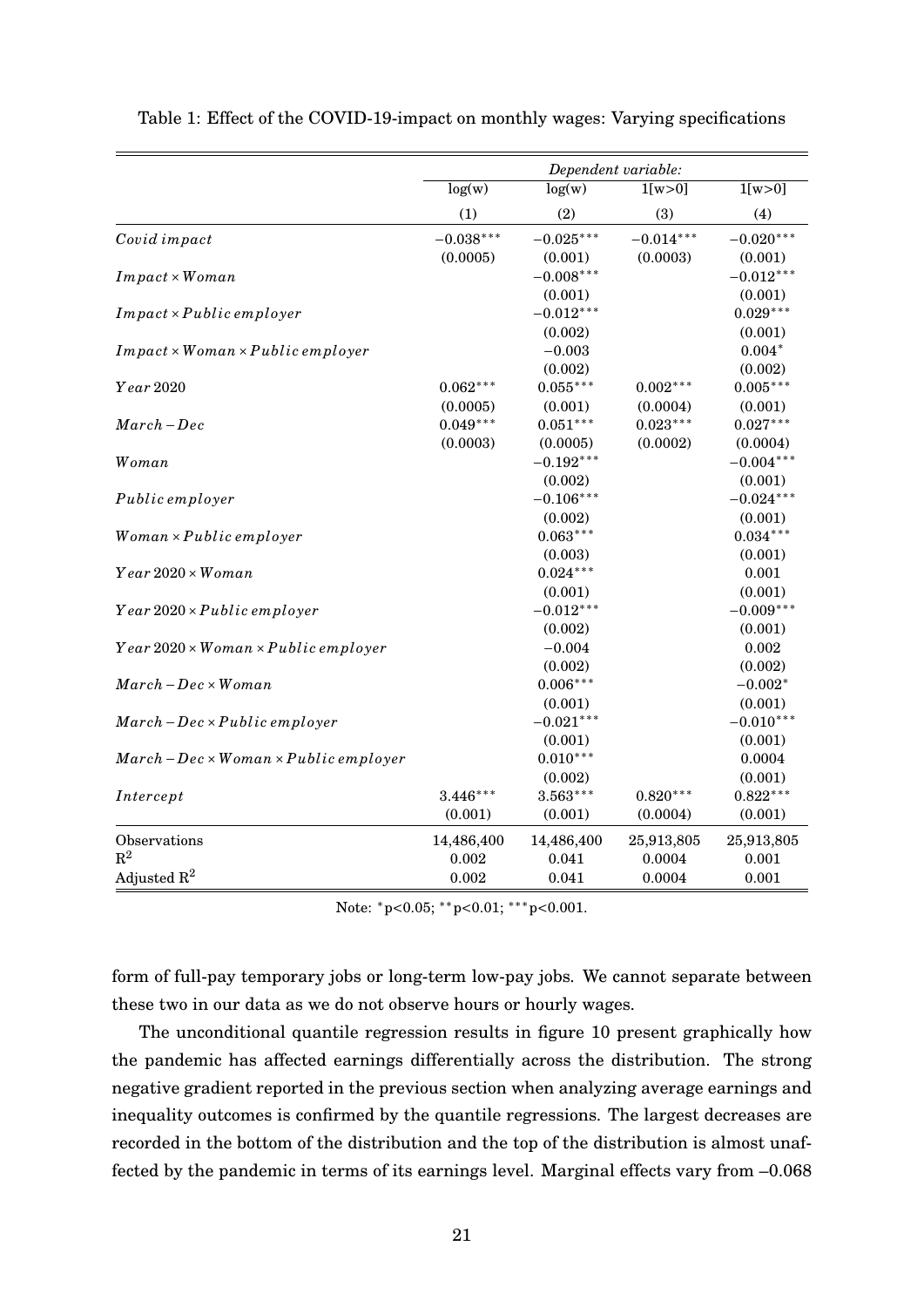in the 10th quantile to –0.012 in the 99th quantile. The effects are precisely estimated with exception for the 99th quantile, which is probably explained by a smaller number of observations and also higher variance of earnings at the specific threshold. This said, there is a striking monotonicity in the crisis effect difference across quantiles, confirming the regressive nature of the COVID-19 pandemic seen in previous sections.

<span id="page-22-0"></span>

Figure 10: Non-linear earnings effects of the pandemic

*Note*: Unconditional quantile regression estimation using the method of [Firpo et al.](#page-31-0) [\(2008,](#page-31-0) [2018\)](#page-31-8).

In figure [11,](#page-23-1) we run the unconditional quantile regressions across public-/privatesector and male/female employees (but with quantiles defined over the entire population). In the reference category (panel A), men in the private sector, we find the monotonically decreasing negative impact of the pandemic over the earnings distribution. Panel B shows the relative effect of women in the private sector compared with men in the private sector. At a particular quantile, a negative value in panel B means that the effect among women is lower than among men. While the relative impact on women is negative in the lower part of the distribution, the effect varies in earnings and actually turns out to be positive for women in the 40–90 quantile. Among men employed in the public sector (panel C), the relative crisis effect is negative compared to the effect among men in the private sector for all except the 10th quantile, where it is not statistically different from zero. Finally, among women in the public sector (panel E), the relative effect shows considerable heterogeneity across the earnings distribution: it is strongly negative in the first quartile up to the 30th quantile, positive between the 60th and 80th percentiles, and virtually zero elsewhere in the distribution. Taken together, these results indicate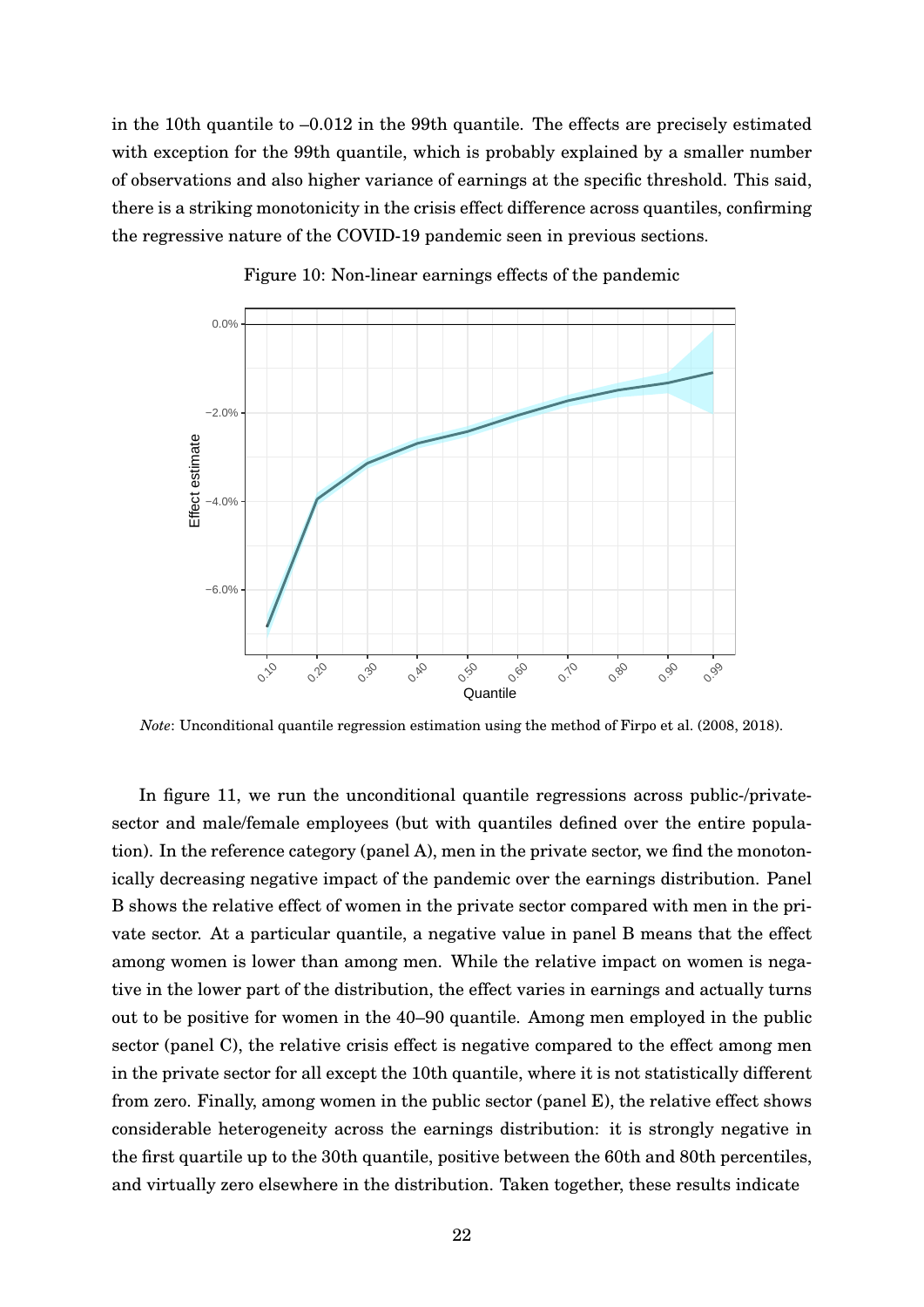<span id="page-23-1"></span>

Figure 11: Non-linear pandemic effects: Group-specific patterns

*Note*: Unconditional quantile regression estimation using the method of [Firpo et al.](#page-31-0) [\(2008,](#page-31-0) [2018\)](#page-31-8).

<span id="page-23-0"></span>notable non-linearities in the earnings impact of the pandemic and considerable effect heterogeneity with respect to sectors and gender.

## **6 Market income inequality during the pandemic**

This section shifts focus from monthly earnings in the working population to annual incomes in the entire adult population. Instead of analyzing pre-tax wages and salaries, we now analyze the sum of labor income, pensions, other taxable transfers (unemployment and sickness insurance income), self-employment income and capital income (interests, dividends, realized capital gains), everything either before or after subtracting all taxes paid. Standard terminology denotes this income concept *market income* and we compute its distributional characteristics in the individual adult (18+) population.

Figure [12](#page-24-0) shows how the pre- and post-tax Gini-coefficient has changed over the period 2018–2020. The pre-tax values have been calculated on market income, and the post-tax values on market income minus the indivuduals' final tax amount for the income year. The results for market income confirm the previously shown results for monthly labor earnings (Figure [3\)](#page-9-0): the Gini-coefficient has increased in 2020. In percentage terms,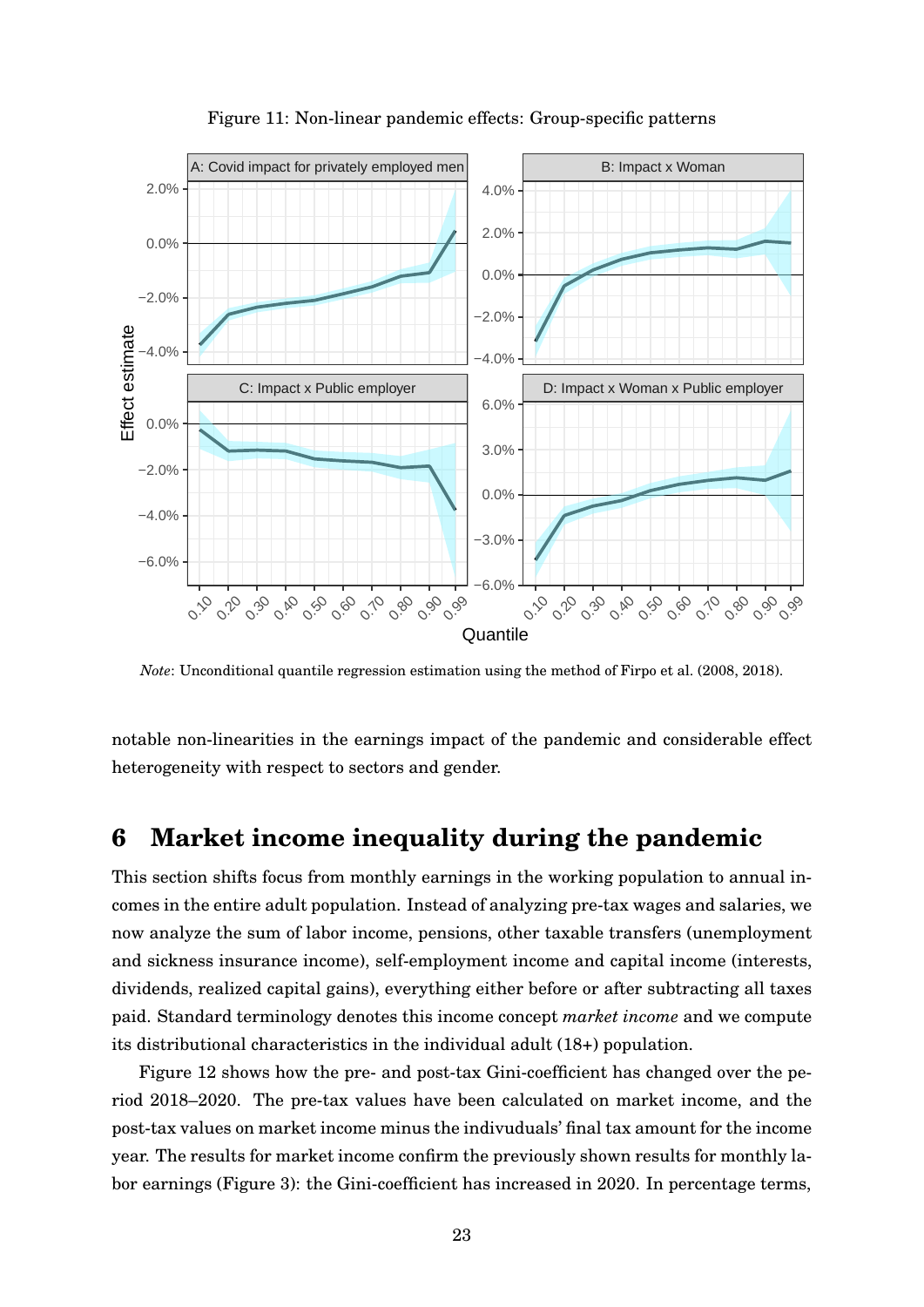<span id="page-24-0"></span>

Figure 12: Gini-coefficient based on market income

*Note*: Market income includes labor earnings and pension, income from own businesses (i.e., sole proprietorships), and capital income.

the post-tax Gini has increased more than the pre-tax value (increases with 4.6% and 3.9%, respectively). One reason for this difference might be a income tax policy change which was effectual starting from the income year of 2020, whereby a previously existing state income tax of 5% above a certain income threshold was removed.<sup>[18](#page-0-0)</sup>

In order to see whether the Gini-coefficient increase is primarily driven by income changes at the top or in the lower tail of the distribution, in Figure [13,](#page-25-0) we show how the average market income has changed over time by percentile group. This figure also shows a decomposition of market income into income from labor, business and capital income (interest and dividends, and realized capital gains). From this picture, it is clear that the Gini-coefficient increase is primarily driven by a considerable drop in market income at the bottom: for individuals below the lower quartile, market income was stable at about 50,000 SEK (about 5,000 EUR) during 2018 and 2019 and fell dramatically to about 30,000 SEK (3,000 EUR) in 2020. As this group comprises a quarter of the population, this market income drop of about 40% is clearly the main mechanism behind the large increase in the Gini-coefficient. In the top one percent, average market income increased by about 3%, through increased labor income and capital gains, but the relatively small increase and the tiny population share means that this contributes marginally to the overall inequality increase.

 $^{18}$ In 2019, the threshold was in effect 703,000 SEK or about 7,030 EUR.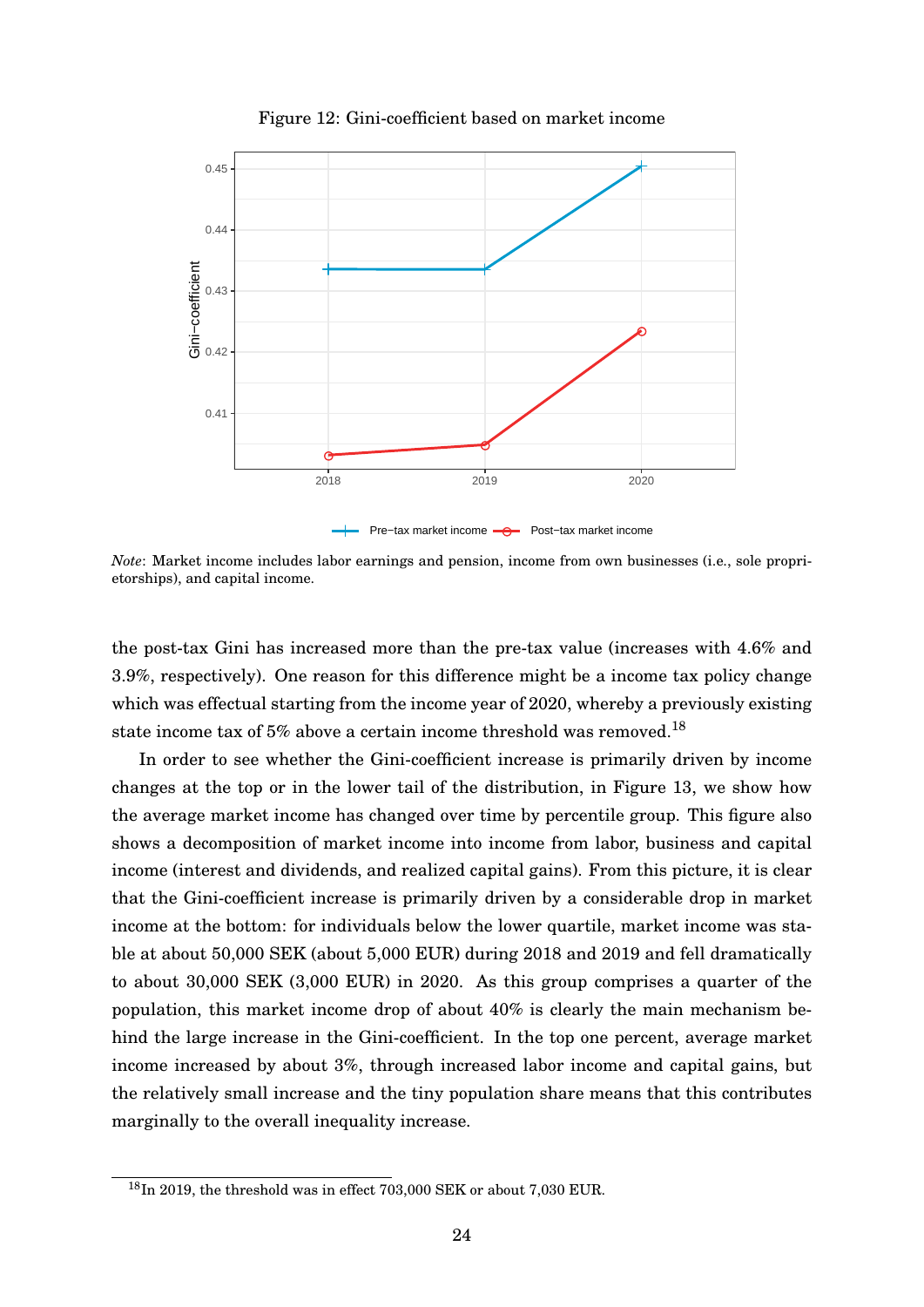<span id="page-25-0"></span>

Figure 13: Annual market income and its composition, 2018–2020

*Note*: Market income includes labor earnings and pension, income from own businesses (sole proprietorships), and capital income.

In Figure [14,](#page-26-0) we zoom in at the top in order to investigate whether there is evidence that the 3%-increase is driven by a few extreme incomes at the very top, or by a general increase in the entire top one percent. The evidence from the figure points to a general market income increase in all sub-populations of the top percent, including P99-P99.9. However, the nature of the increase differs between the groups. While the lower ninetenths of the top percentile exhibits mainly a labor income increase, the top 0.1 percentile group has its increase coming from increased realized capital gains.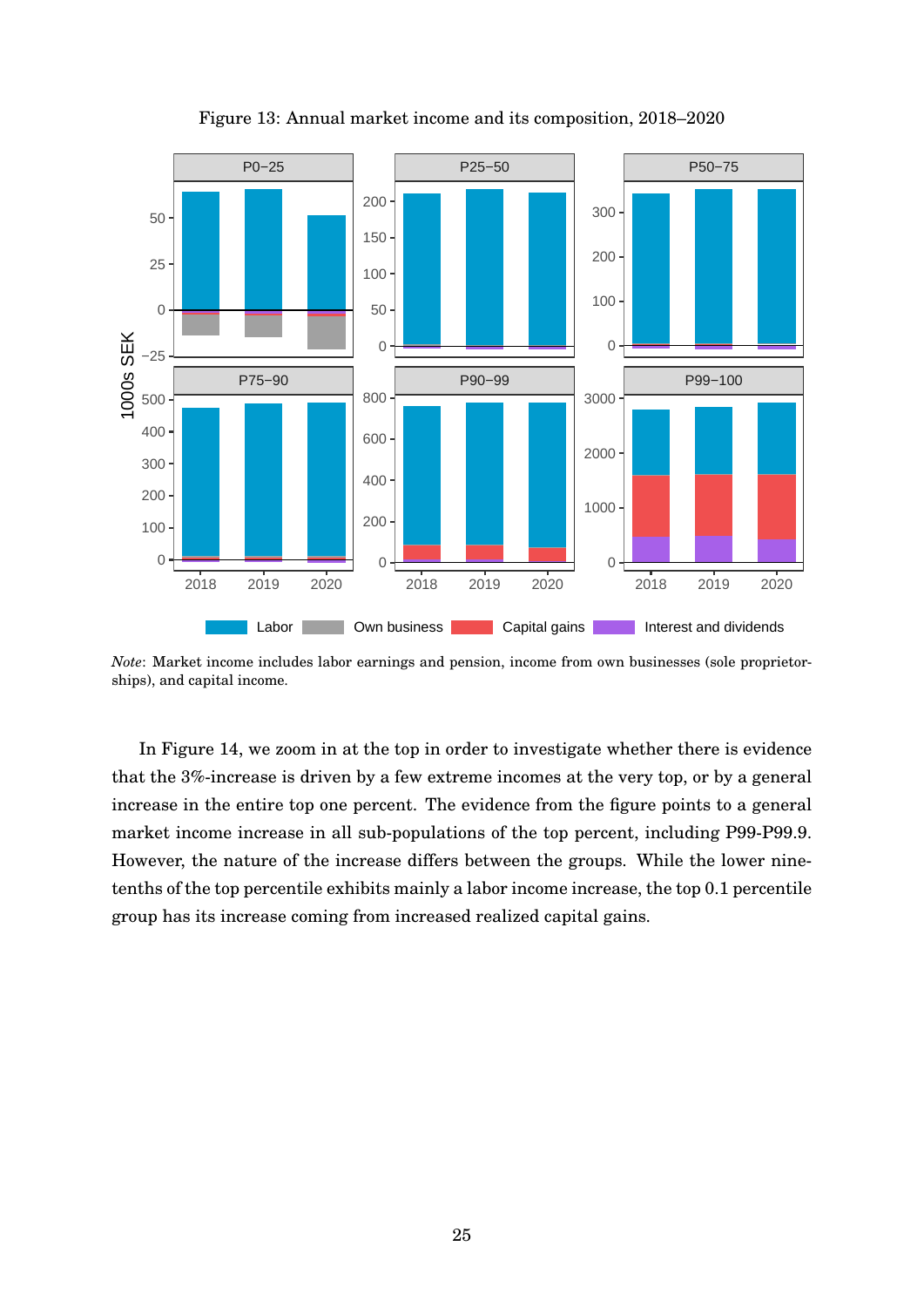<span id="page-26-0"></span>

Figure 14: Annual market income at the top of the market income distribution

*Note*: Market income includes labor earnings and pension, income from own businesses (i.e., sole proprietorships), and capital income.

### **6.1 What is going on in the lower tail?**

Repeatedly throughout this study, we have found evidence showing that individuals in the lower end of the income distribution were those hit most severely by the pandemic crisis. Looking back at the previous figures, this was true for average monthly earnings (top left panel of Figure [2\)](#page-8-0), the unemployment shock (left panel in Figure [8\)](#page-17-0), and yearly market income (top left panel in Figure [13\)](#page-25-0). Although these separate analyses have been broadly consistent, it is hard drawing conclusions about potential mechanisms from each analysis separately. In this subsection, we bring together these findings and attempt to distinguish between different potential mechanisms using some additional results. To this end, we investigate individuals with income below the lower quartile along two dimensions: age (for all outcomes) and income source (for market income). Broadly speaking, we attempt to answer the following question: Which age groups were hit the most, and how – via increased unemployment or an income loss conditional on having a job?

We start with annual market income. Figure [15](#page-27-0) shows the various income sources of market income for individuals below the lower quartile (P0–25) by age group. The figure does not show any considerable within-group changes between 2018 and 2019. During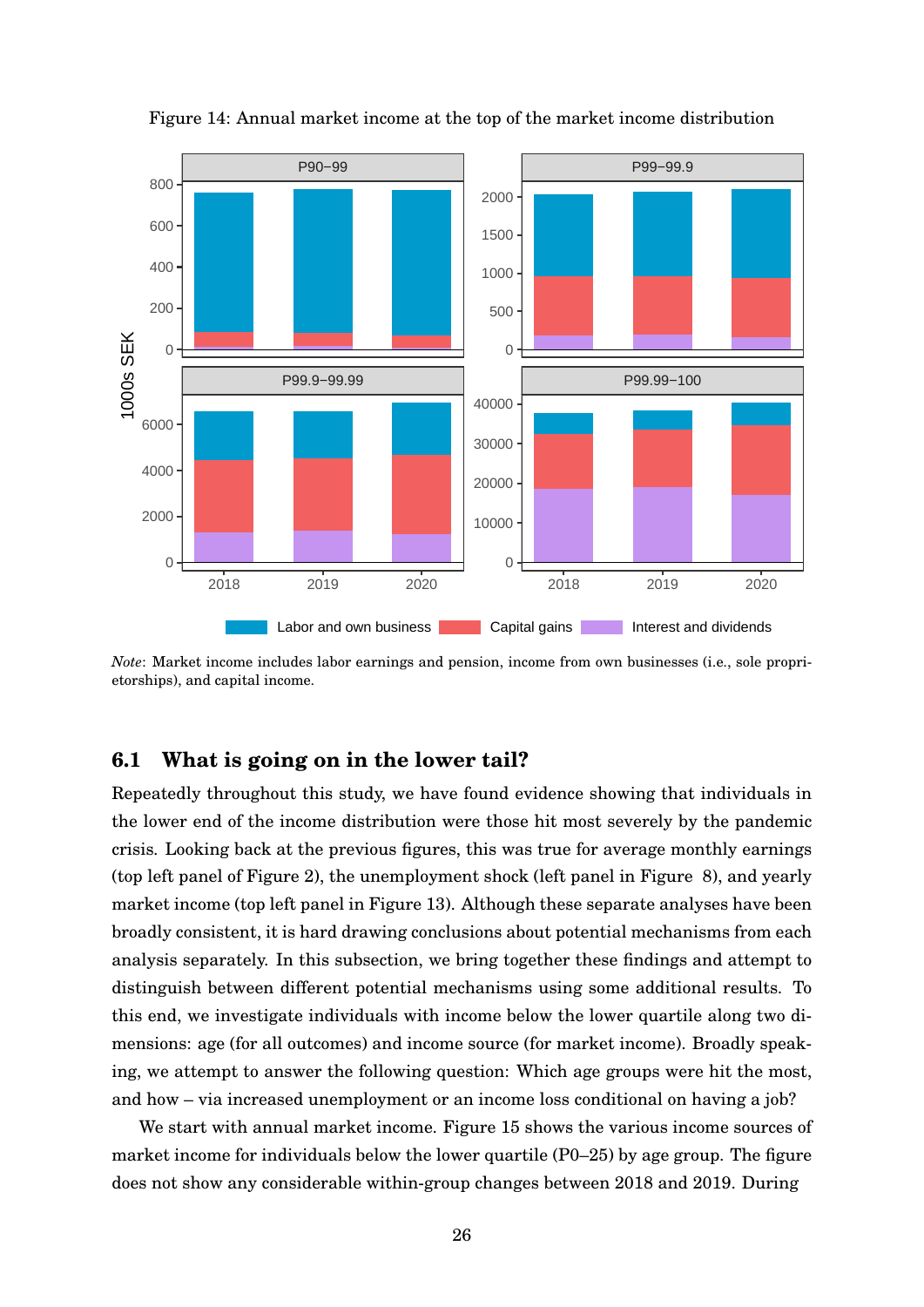

<span id="page-27-0"></span>Figure 15: Annual market income across age groups in the bottom quartile (P0–25).

*Note*: The figure shows P0–25 in the pre-tax market income distribution. Market income includes labor earnings and pension, income from own businesses (sole proprietorships), and capital income (realized capital gains, interest and dividends).

2020, two things seem to happen: labor and pension earnings drop for all groups and most for the youngest and oldest, and the negative net income from own businesses more than doubles in the age group 50 to 64. This large drop in is not unexpected during an year of crisis, but we find it intriguing that it is so clearly concentrated in this particular age group. Although there is an under-representation of those in the age group 50 to 64 relative to the young and elderly<sup>[19](#page-0-0)</sup>, they still constitute 13% of the total number of individuals in P0–25. The large drop in income from own businesses thus remains an important explanation for the market income drop in P0–25 during the pandemic.

The fall in annual labor income reported on tax returns could be due to unemployment, fewer work hours, or a drop in the wage rate for instance due to a new lower-paid job. Unfortunately, the structure of these data does not allow us to observe these factors directly. Instead, we turn back to the monthly earnings dataset, and split up the lowest earnings quartile group into the same age groups as above. Figure [16](#page-28-0) shows that earnings decreased in all age groups during 2020. The largest drop is found among the

 $19$ In terms of number of individuals, the relative sizes of the groups starting from the youngest and finishing with the oldest are 36%, 15%, 10%, 13% and 26%, respectively.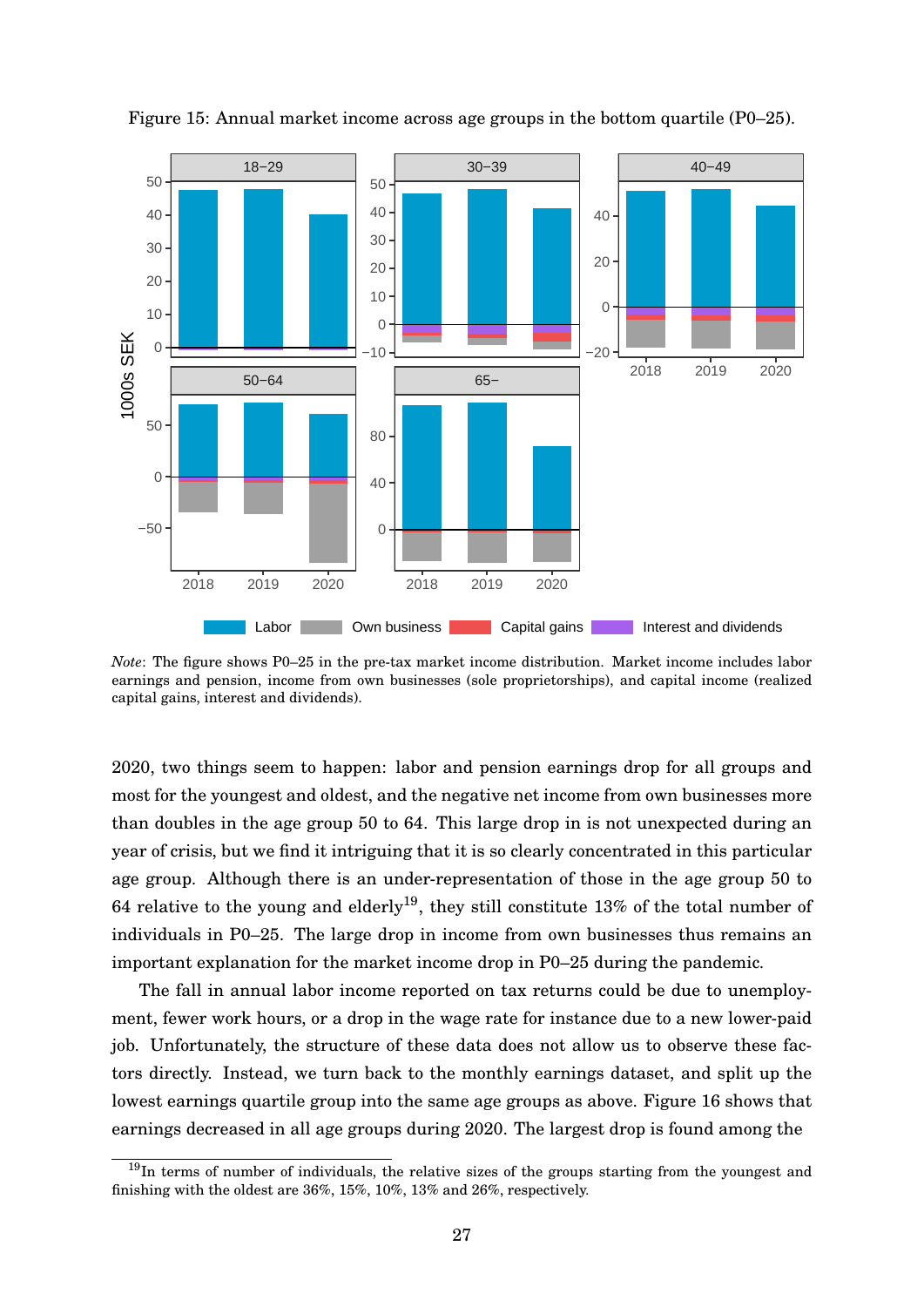

<span id="page-28-0"></span>Figure 16: Monthly labor earnings across age groups in the bottom quartile (P0–25).

*Note*: The figure shows individuals in the P0–25 group in the monthly earnings distribution.

50–64 year-old, which is also the age group that was hit hardest with respect to income from own business in Figure  $15^{20}$  $15^{20}$  $15^{20}$  Furthermore, for this group, we see a downward income shift also before COVID-19, that is, already in January and February 2020.

As a final analysis, we examine the large unemployment shocks among workers in the P0–P25 quantile group to see how it is distributed across the age groups. This is reported in Figure [17.](#page-29-0) Starting with the share of individuals with positive earnings during January-February 2019 but who were unemployed (that is, had zero earnings) during March-December the same year, we see some variation across age groups. The shares are about 5% among the youngest and oldest, 6% among those between 40 and 49 years old and 9% in the 30-39-group. Looking at the corresponding numbers for 2020 clearly shows that the youngest group has been hit hardest by the pandemic: the share without any earnings during March-December 2020 who had earnings during January-February is above 25%, which is more than five times as high as during the pre-COVID year. The second-highest share of unemployed can be found among the oldest group (just above 15%).

 $^{20}$ It should be kept in mind that the percentile thresholds in both figures are from different distributions.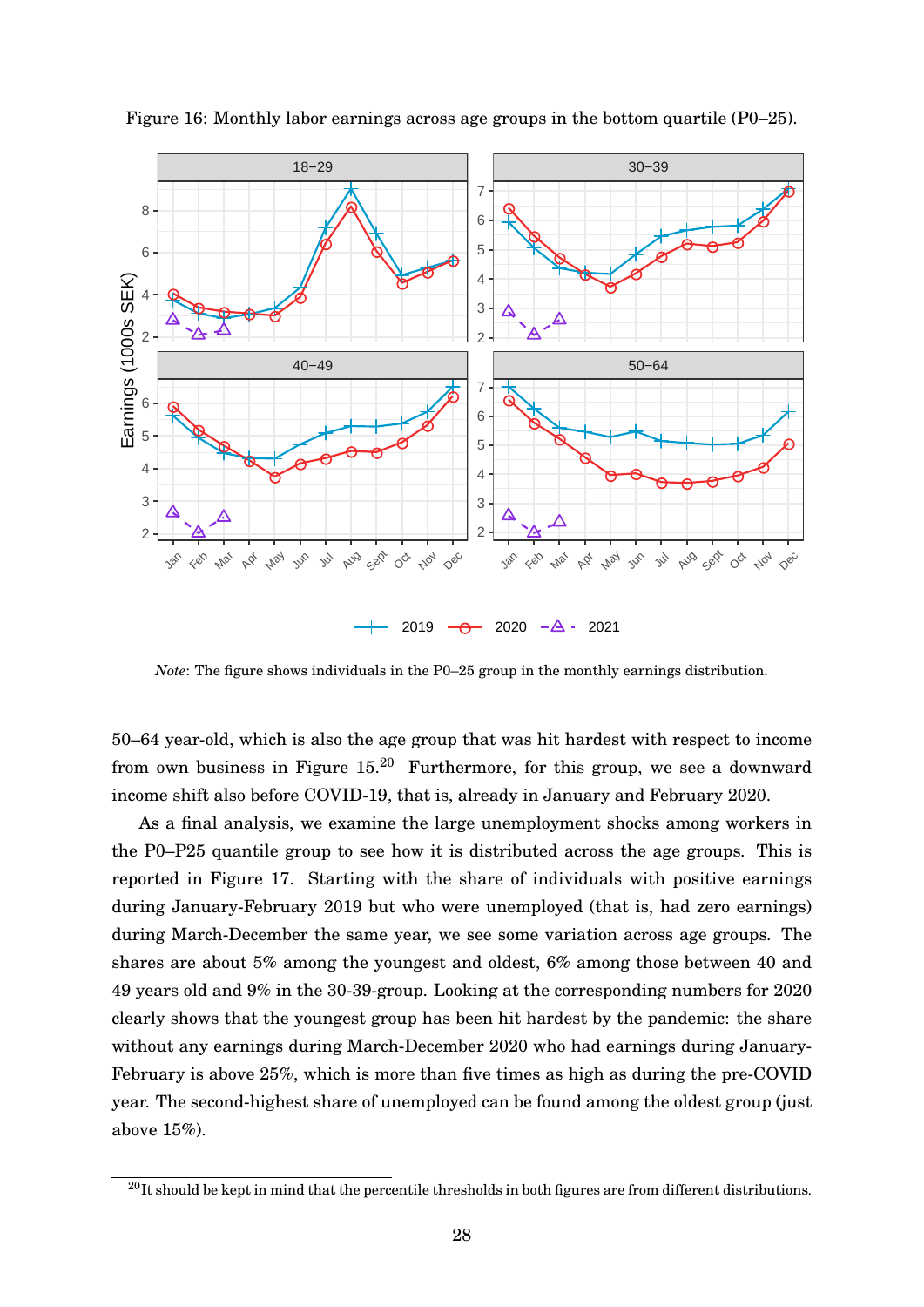

<span id="page-29-0"></span>

*Note*: The figure shows the share of individuals in the P0–25 group in the monthly earnings distribution that went from being employed during January-February to being unemployed during March-December in 2019 and 2020, respectively.

Summing up the analysis of bottom incomes with respect to age patterns, a relatively clear picture emerges. A main finding of the paper is that the increased income disparities during the pandemic are mainly driven by a considerable income drop in the lower tail of the distribution. Within this tail, we find that labor earnings dropped in all age groups (but possibly the most among people above 50), that unemployment has increased in all age groups (but clearly most among the youngest), and that income from own businesses has contributed to the income fall (but the losses are confined to the 50-64-group).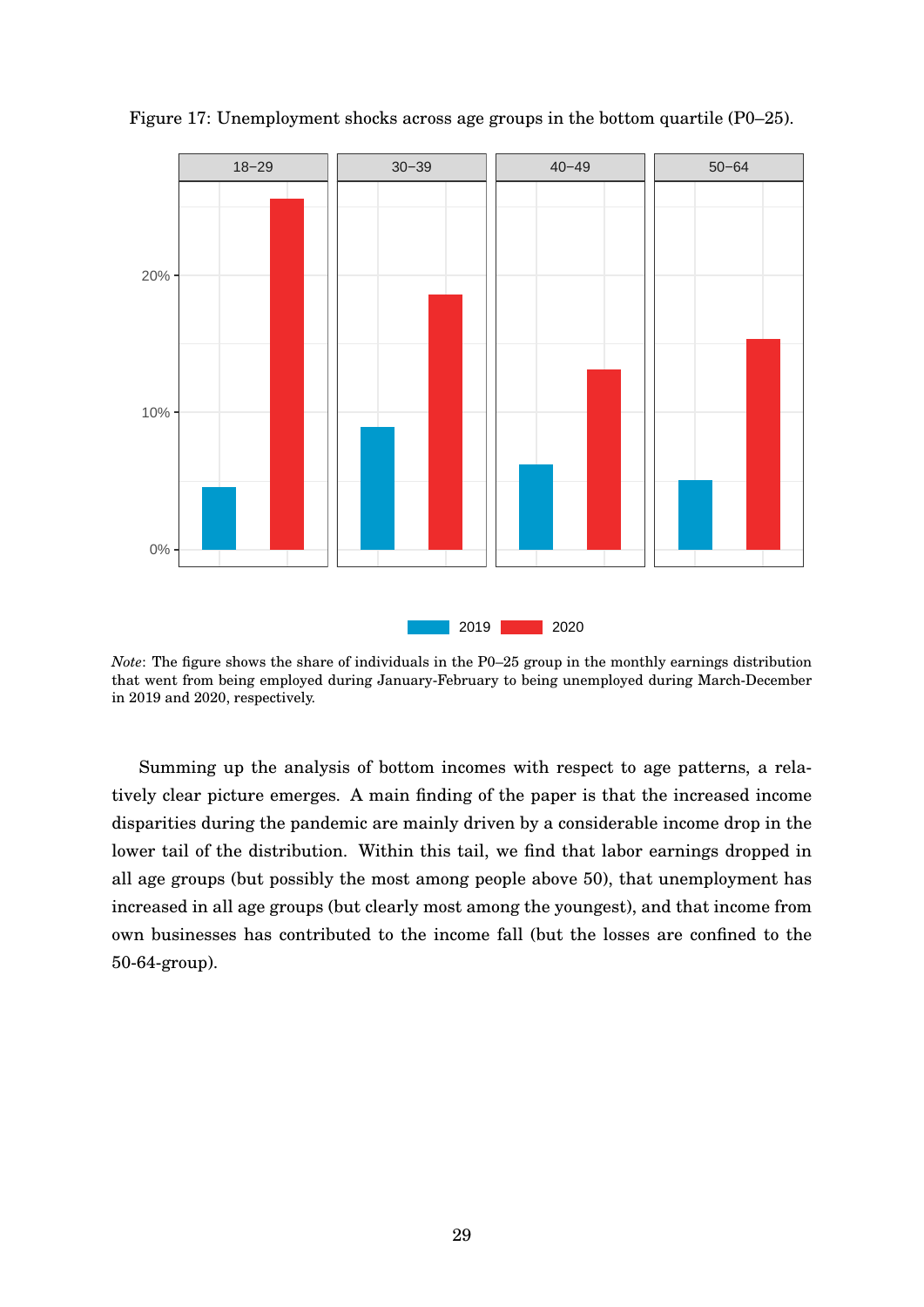## <span id="page-30-0"></span>**7 Concluding remarks**

We have used Swedish full-population register data to measure the distributional impact of the COVID-19 pandemic. The registers cover monthly labor earnings, annual incomes and the individual records of government COVID-19 support money. Combining these population-wide registers with almost real-time updating appears to be a unique contribution to the rapidly growing literature analyzing the real and distributional effects of the COVID-19 pandemic.

Our main finding is that the pandemic has increased income inequality among individuals. Even though personal labor earnings as a whole contracted by 3–4 percent, most of this contraction was concentrated to the lower half of the earnings distribution. The main channel for this seems to be a cancellation of short-term, low-paying privatesector jobs; we record a threefold increase in unemployment among these workers after the outbreak of the pandemic.

The Swedish government COVID-19 support was paid out to 80,000 firms and more than half a million workers. We find that without the government support, total earnings would have dropped by 5–7 percent, almost twice as much, during the pandemic, and earnings inequality would have increased up to three times as much as what actually happened.

Comparing the Swedish results with previous findings for other countries, an interesting difference arises. The other studies find that the effect of the pandemic on income inequality switches sign after the government support is accounted for. While the "pure" pandemic effect as such is to increase inequality, the progressive profile of the support money makes inequality decrease as a whole. Exactly why these findings differ from ours is yet to be explored.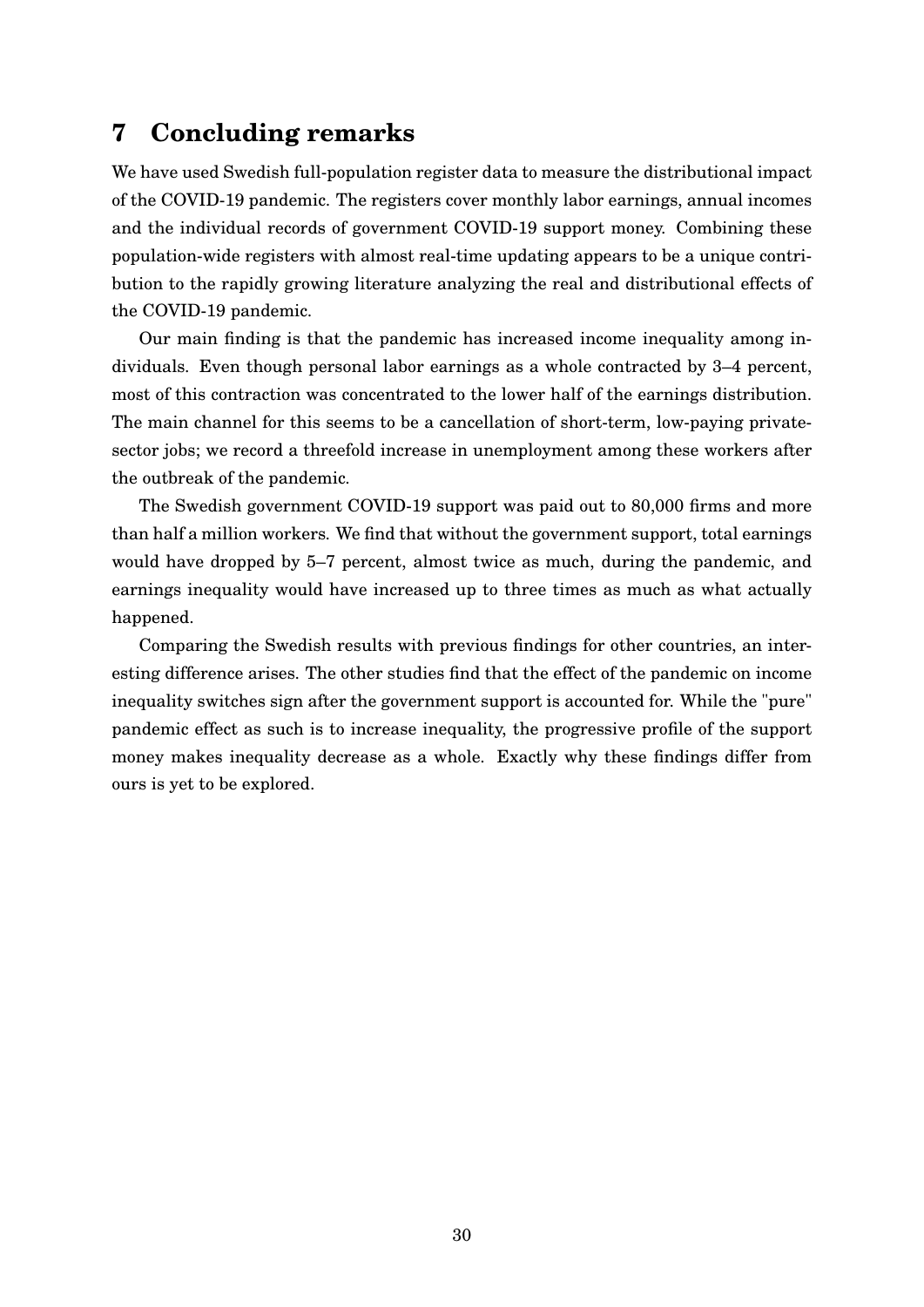## **References**

- <span id="page-31-3"></span>Almeida, V., Barrios, S., Christl, M., De Poli, S., Tumino, A., and van der Wielen, W. (2021). The Impact of COVID-19 on Households' Income in the EU. *Journal of Economics Inequality*, forthcoming.
- <span id="page-31-7"></span>Alvaredo, F. (2011). A Note on the Relationship between Top Income Shares and the Gini Coefficient. *Economic Letters*, 110:274–277.
- <span id="page-31-1"></span>Blundell, R., Costa Dias, M., Joyce, R., and Xu, X. (2020). COVID-19 and Inequalities. *Fiscal Studies*, 41:291–319.
- <span id="page-31-4"></span>Clark, A. E., D'Ambrosio, C., and Lepinteur, A. (2021). The Fall in Income Inequality During COVID-19 in Four European Countries. *Journal of Economics Inequality*, forthcoming.
- <span id="page-31-0"></span>Firpo, S., Fortin, Lemieux, N. M., and Thomas (2008). Unconditional Quantile Regression. *Econometrica*, 77:953–973.
- <span id="page-31-8"></span>Firpo, S., Fortin, Lemieux, N. M., and Thomas (2018). Decomposing Wage Distributions Using Recentered Influence Function Regression. *Econometrics*, 6:1–40.
- <span id="page-31-6"></span>Gottschalk, P. and Smeeding, T. (2000). *Handbook of Income Distribution*, chapter Empirical Evidence on Income Inequality in Industrialized Countries, pages 261–307. Cambridge, MA: Cambridge University Press.
- <span id="page-31-2"></span>O'Donoghue, C., Sologon, D. M., Kyzyma, I., and McHale, J. (2020). Modelling the Distributional Impact of the COVID-19 Crisis. *Fiscal Studies*, 41:321–336.
- <span id="page-31-5"></span>Stantcheva, S. (2021). Inequalities in the Times of the Pandemic. *Economic Policy*, forthcoming.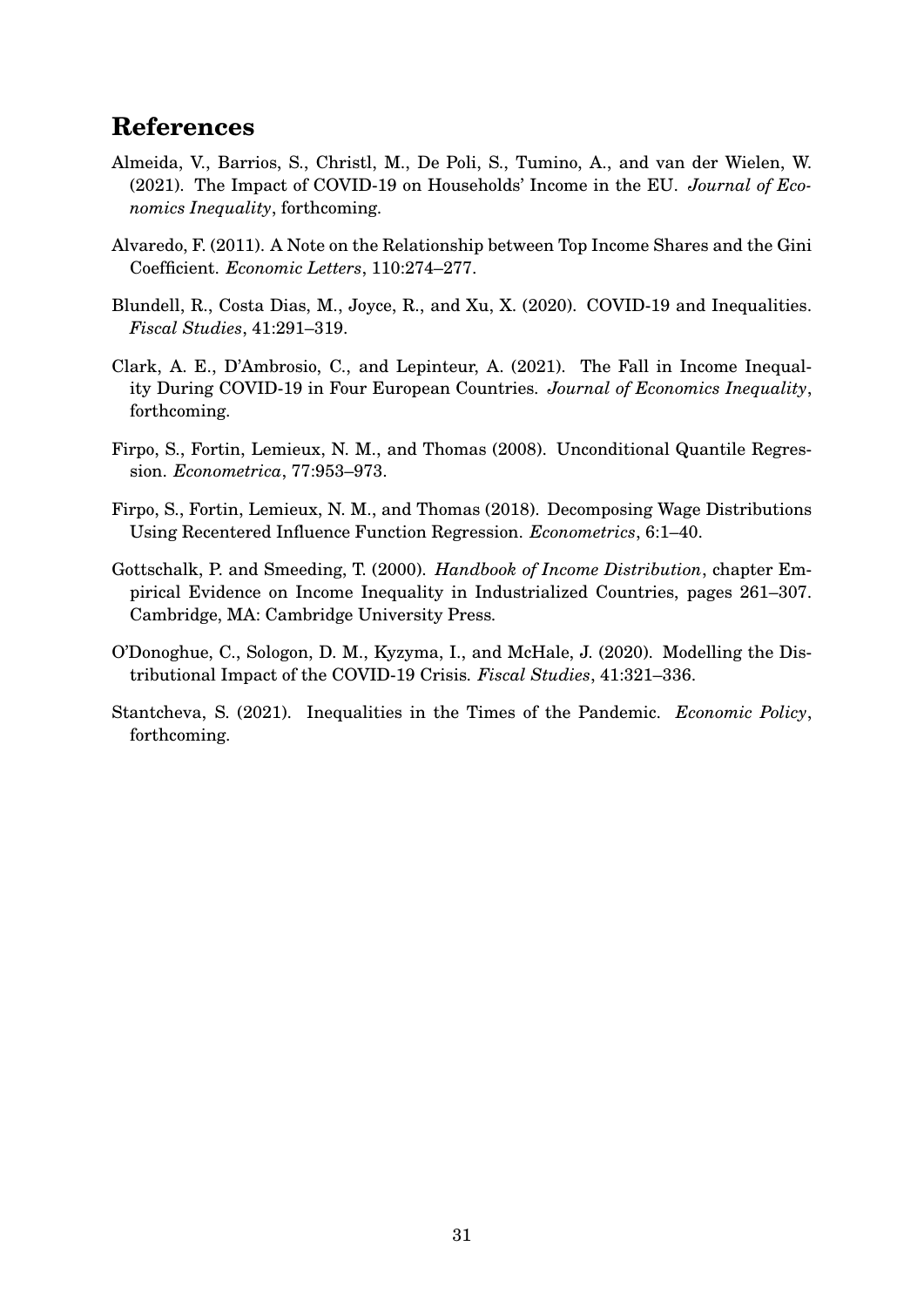# <span id="page-32-0"></span>**A Appendix**

| Threshold       | Monthly income<br>level | Fractile                        | Number of<br>taxpayers | Average monthly<br>income |
|-----------------|-------------------------|---------------------------------|------------------------|---------------------------|
|                 |                         | P <sub>0</sub> -10 <sub>0</sub> | 5,400,470              | 28.2                      |
|                 |                         | $P0-25$                         | 1,353,910              | 4.8                       |
| P <sub>25</sub> | 13.8                    | P <sub>25</sub> -50             | 1,350,720              | 21.9                      |
| <b>P50</b>      | 27.8                    | P <sub>50</sub> -75             | 1,345,975              | 32.4                      |
| P75             | 37.6                    | P75-90                          | 808,315                | 42.5                      |
| <b>P90</b>      | 49.3                    | P <sub>90</sub> -99             | 488,375                | 61.6                      |
| P99             | 95.9                    | P99-99.9                        | 47,860                 | 125.7                     |
| P99.9           | 220.0                   | P99.9-99.99                     | 4,835                  | 309.1                     |
| P99.99          | 592.0                   | P99.99-100                      | 480                    | 1,019.9                   |

| Table A1: The distribution of monthly pre-tax earnings in Sweden 2020 |  |  |  |
|-----------------------------------------------------------------------|--|--|--|
|                                                                       |  |  |  |

*Notes*: Earnings are expressed in 1000s SEK. *Source*: The monthly payroll tax register at the Swedish Tax Agency.

<span id="page-32-1"></span>

| Threshold       | Yearly market<br>income | Fractile                        | Number of<br>taxpayers | Average yearly<br>market income |
|-----------------|-------------------------|---------------------------------|------------------------|---------------------------------|
|                 |                         | P <sub>0</sub> -10 <sub>0</sub> | 8,280,140              | 316.6                           |
|                 |                         | $P0-25$                         | 2,070,033              | 30.1                            |
| P <sub>25</sub> | 137.9                   | P <sub>25</sub> -50             | 2,070,037              | 207.8                           |
| <b>P50</b>      | 276.1                   | P <sub>50</sub> -75             | 2,070,031              | 343.5                           |
| P75             | 415.2                   | P75-90                          | 1,242,023              | 481.9                           |
| <b>P90</b>      | 576.4                   | P90-99                          | 745,214                | 774.9                           |
| P99             | 1,410.1                 | P99-99.9                        | 74,521                 | 2, 103.5                        |
| P99.9           | 4,369.4                 | P99.9-99.99                     | 7,452                  | 6,959.5                         |
| P99.99          | 16,233.2                | P99.99-100                      | 829                    | 40,427.5                        |

*Notes*: Market income is expressed in 1000s SEK and consists of labor income, income from own businesses, and capital income before taxes. *Source*: The annual personal tax return register at the Swedish Tax Agency.

<span id="page-32-2"></span>Table A3: Short-term Work Allowance (STWA): Distribution of the costs borne for the work-time reduction

|                  |                           |                             | Costs borne:               |                      |  |
|------------------|---------------------------|-----------------------------|----------------------------|----------------------|--|
| Level            | Reduction in<br>work time | Workers<br>(reduced salary) | Firms<br>(extra wage cost) | Government<br>(STWA) |  |
|                  | $20\%$                    | $4\%$                       | $1\%$                      | $15\%$               |  |
| $\boldsymbol{2}$ | $40\%$                    | $6\%$                       | $4\%$                      | 30%                  |  |
| 3                | $60\%$                    | 7.5%                        | 7.5%                       | 45%                  |  |
| 4                | $80\%$                    | 12%                         | 8%                         | 60%                  |  |

*Note*: The table shows the statutory rules in 2020 for work-time reduction and costs for this borne by employees, employers and the government within the STWA support policy. The 80% work-time reductions (Level 4) were only available in May-July 2020.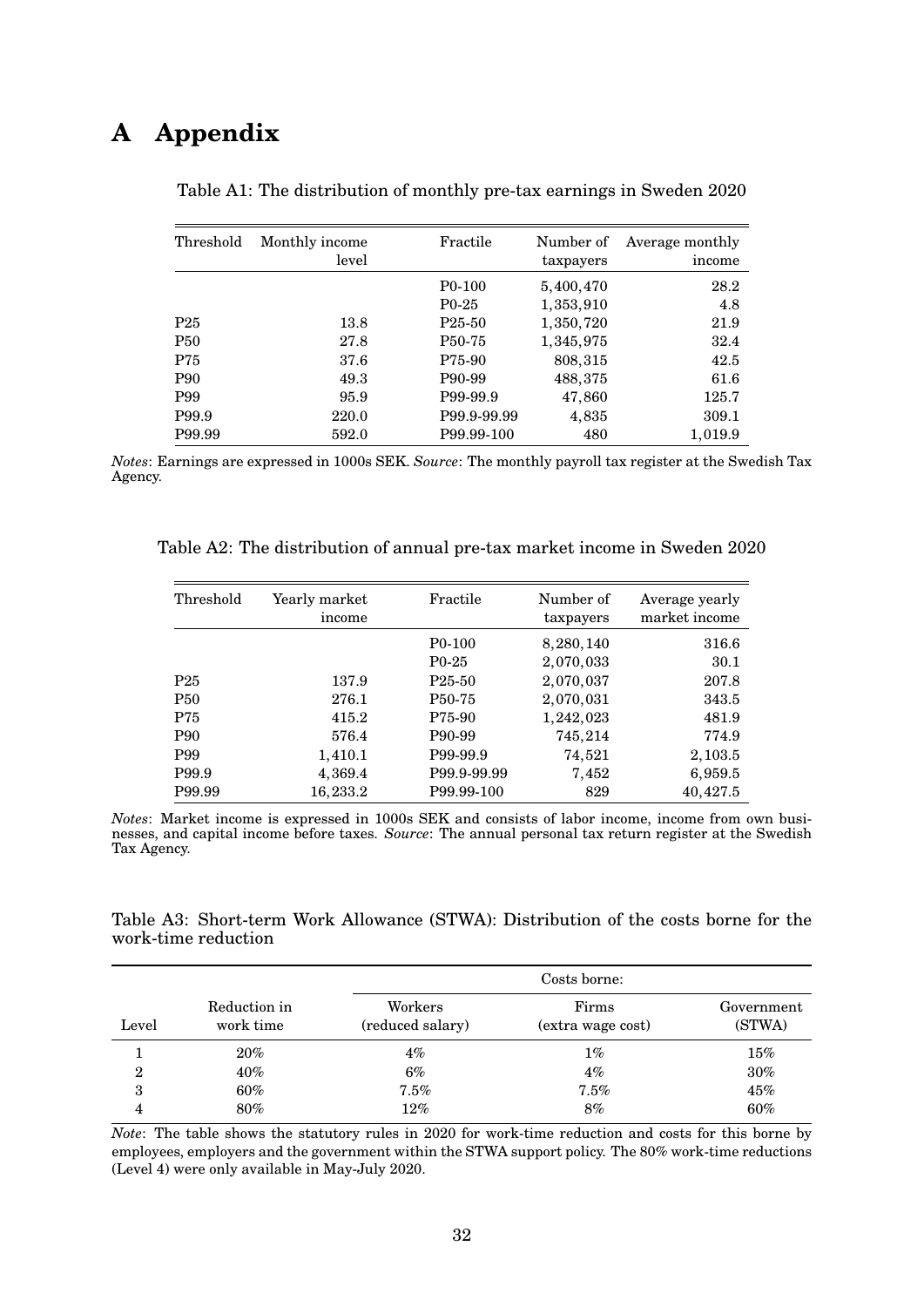

Figure A1: Pre- and post-tax Gini-coefficient

*Note*: Post-tax earnings is calculated as the difference between pre-tax labor earnings and the amount of withheld tax. This amount can in some cases be negative since withheld tax is paid also for other income sources than labor earnings. Negative calculated values of post-tax income (approximately 5 % of the observations) have been removed in the calculation of the Gini-coefficient.